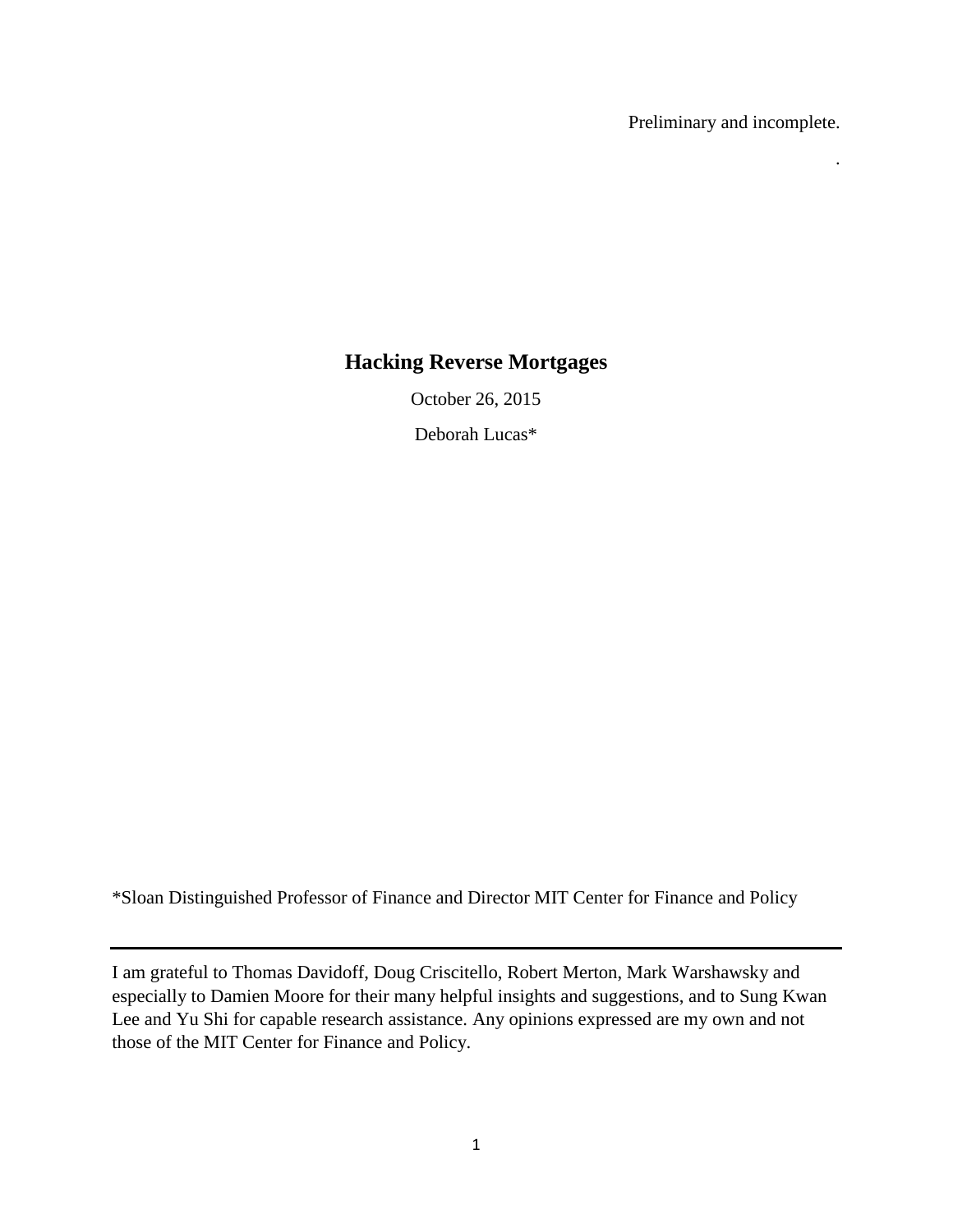#### **Abstract**

Reverse mortgages hold the promise of unlocking home equity to help meet retirees' spending needs while allowing them to age in place. Despite the product's potential as significant source of liquidity and insurance, the reverse mortgage market has been slow to take off. In the U.S., the HECM--a product designed and administered by the federal government—dominates the market. We develop a valuation model for HECMs and use it to suggest an answer to the reverse mortgage puzzle: why is it that a seemingly useful and subsidized product is so unpopular? The analysis suggests a financial explanation may be an important component of the answer: The loans are expensive for borrowers. There is a government subsidy, but the benefits are largely captured by the guaranteed private lenders. Structural changes to the program are proposed that could lower cost and improve the product's functionality and appeal.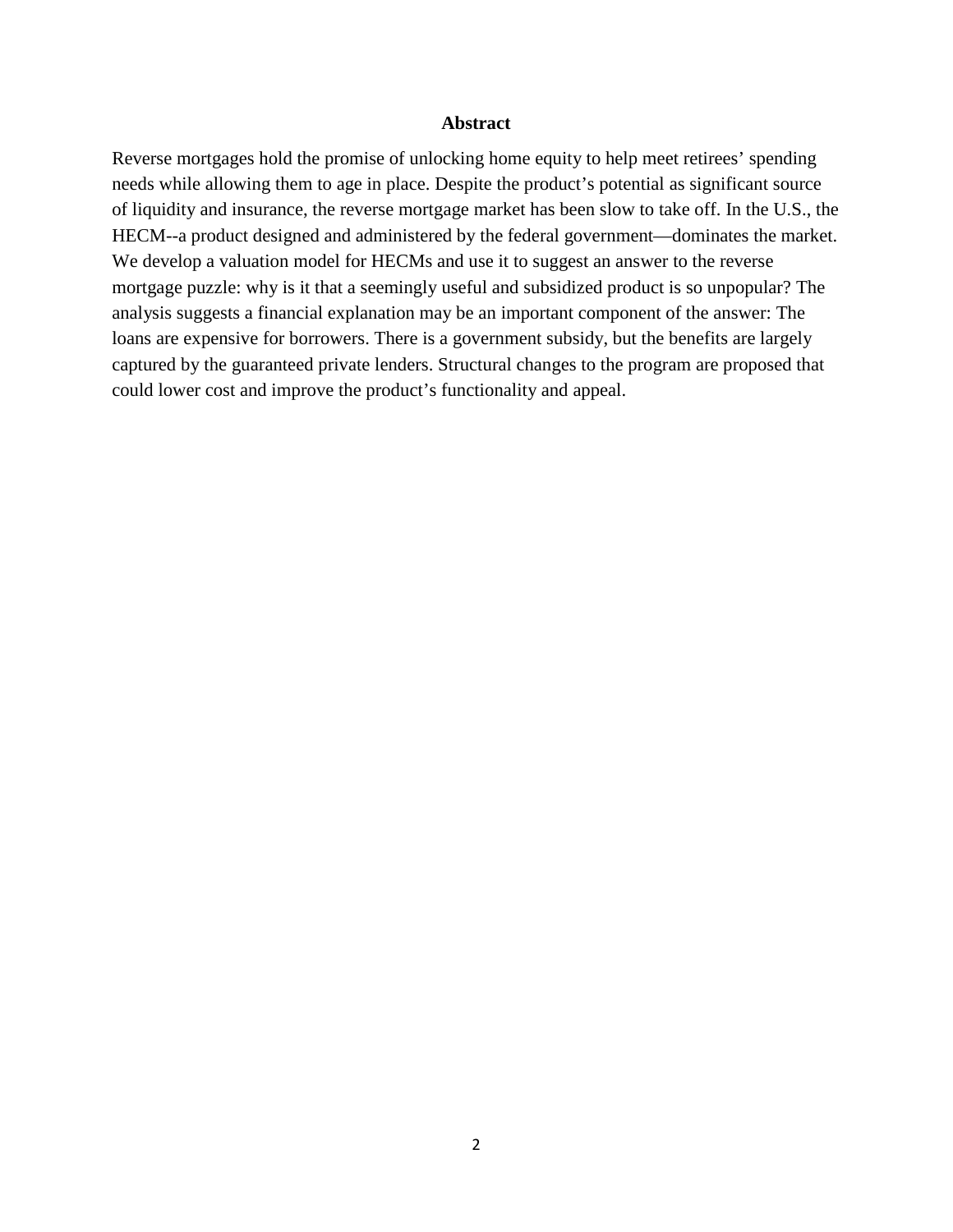1. Introduction

Home equity represents a large share of wealth for many older households. Approximately 80% of households over the age of 62 own their homes in the U.S., and home equity makes up about half of their median net worth (Poterba et. al., 2011). As an asset class, it extends further down the income distribution than other forms of private retirement savings including private defined benefit and 401(k)-type plans (see Figure 1). As such, it is an important component of retirement savings.

A well-known disadvantage of home equity in the asset drawdown phase of the lifecycle is its illiquidity. Some people sell their homes sooner than they otherwise would in order to access those savings, or consume at sub-optimally low levels to be able to stay in their homes. Others draw on the equity by borrowing against it, for instance by taking out a Home Equity Line of Credit (HELOC) or using a cash-out refinancing. However, traditional lending products tend to postpone rather than solve retirees' liquidity problems because loan payments come due before the house is sold, perhaps accounting for why they are rarely used by the elderly.

Reverse mortgages offer older homeowners an alternative that allows them to access home equity while staying in their homes for as long as they choose to, thereby providing both liquidity and a form of longevity insurance. The funds can be put to any number of uses, including delaying Social Security to increase the value of the annuity it provides, buffering shortfalls in investment income when market returns are low, making bequests to beneficiaries at younger ages, and covering emergency expenditures (Hopkins, 2015).

The basic idea is that with a reverse mortgage the homeowner takes out a loan or line of credit in an amount capped at a portion of current home equity. No payments come due until the borrower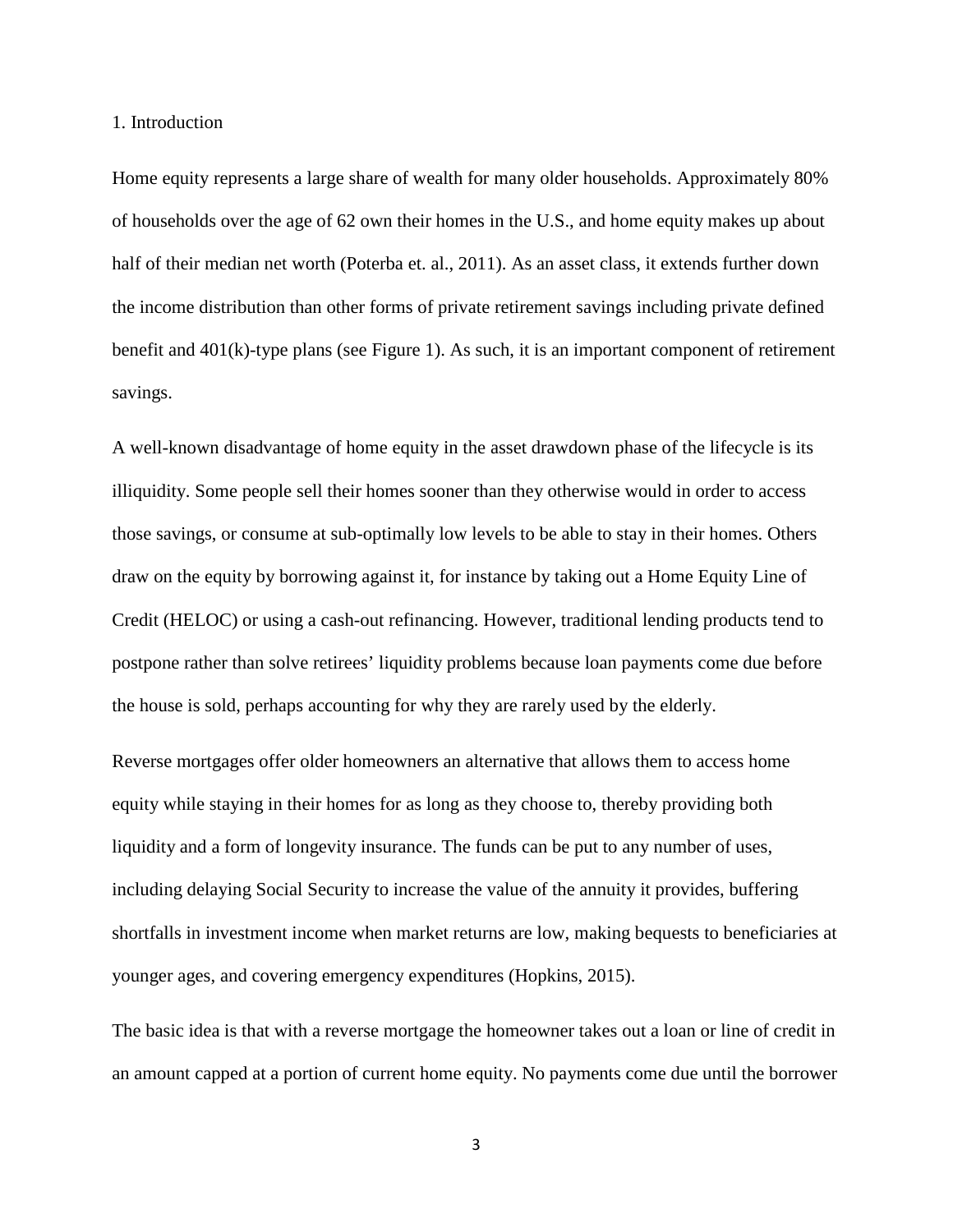dies or moves permanently out of the house (henceforth referred to as an exit). The house serves as collateral and there is no other recourse to the borrower. If the loan balance is less than the house price upon exit, the homeowners or their heirs can repay the loan and capture the balance of the home's value. If the loan balance exceeds the house price, the house is goes the lender who recovers the value of the home net of transaction costs. In financial terms, reverse mortgage borrowers are short a loan or credit line, and long a put option on their house, both with a variable maturity equal to their tenure in their current home.

In the U.S., almost all reverse mortgages are Home Equity Conversion Mortgages (HECMs). HECMs are insured by the federal government through the Federal Housing Administration (FHA), but issued, funded and serviced by private lenders. FHA rules govern how the loans are structured, the amounts of certain borrower fees and insurance premiums, and implicitly, how risk will be shared between the public and private sectors. The FHA has taken substantial losses on HECMs in the years following the financial crisis.

Despite the potential appeal, the demand for reverse mortgages in the U.S. has been extremely limited. Originations of new loans against home equity by people age 62, through any mortgage product including reverse mortgages, have occurred at rates of less than 3% in recent years, and were also modest prior to that (Moulton, et. al, 2015).

This points to a reverse mortgage puzzle: Why is a subsidized financial product that appears to solve the problem of liquefying home equity for older households so unpopular? A growing number of studies have sought to illuminate the economics and demographics of reverse mortgage adoption, and to identify the main factors that influence usage. Potential contributors to low demand include distrust and lack of understanding exacerbated by the product's complexity;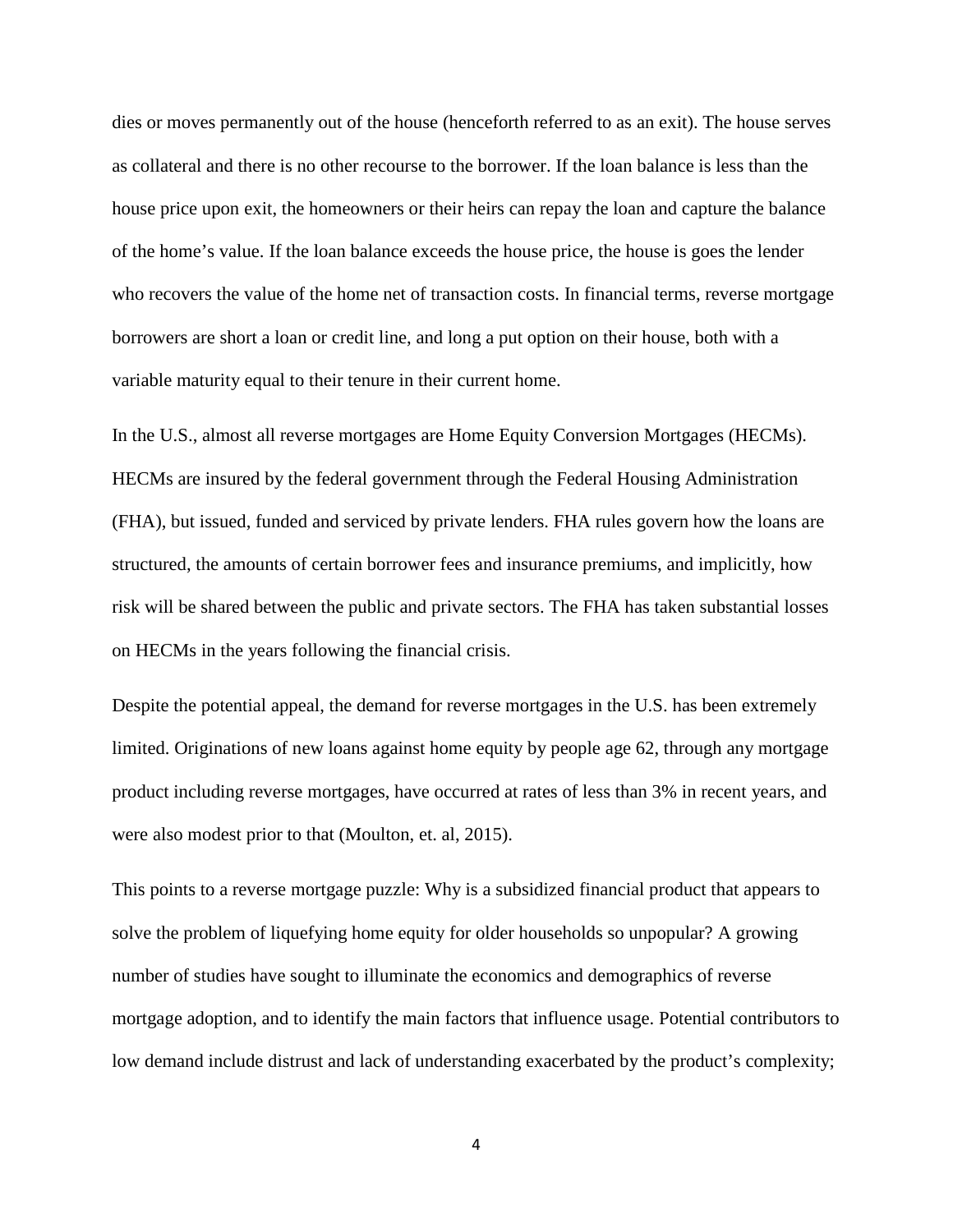substantial upfront costs; limited need because of Medicaid coverage; and reluctance to spend bequests.

In this paper we develop a stochastic model of the HECM program, and use it to evaluate the purely financial costs and benefits that accrue to borrowers, the government, and private lenders.<sup>[1](#page-4-0)</sup> The approach differs from earlier analyses by incorporating the details of program rules into a formal valuation model, by distinguishing between the government's risk exposure and a lender's, and by generating fair value estimates of costs and benefits rather than actuarial estimates that neglect the market price of risk.

The results suggest a surprisingly simple explanation for the reverse mortgage puzzle that rests entirely on financial considerations. HECMs may be unpopular with borrowers because they are very expensive: The NPV of the typical HECM at origination is about -\$27,000 under our base case assumptions and on a fair value basis. The NPV of the government subsidy, even with the recent tightening of program rules, averages \$4,000 per loan. The winners are the private lenders, who realize an NPV of about \$31,000 per loan. Normalizing by the size of the average line-ofcredit at origination of \$145,000, the NPVs expressed as cost rates are 18.6% of principal for borrowers and 2.8% of principal for the government. The profit rate for the lender is 21.4% of principal.

An examination of the HECM program suggests several structural reasons for the costs being higher than necessary for both borrowers and the government, and reasons for lenders capturing

<span id="page-4-0"></span> $1$  This contrasts with a lifecycle modeling approach that takes a stand on specific preferences and constraints of households to assess demand, e.g., Cocco and Lopes (2015) and Nakajima and Telyukova (2014).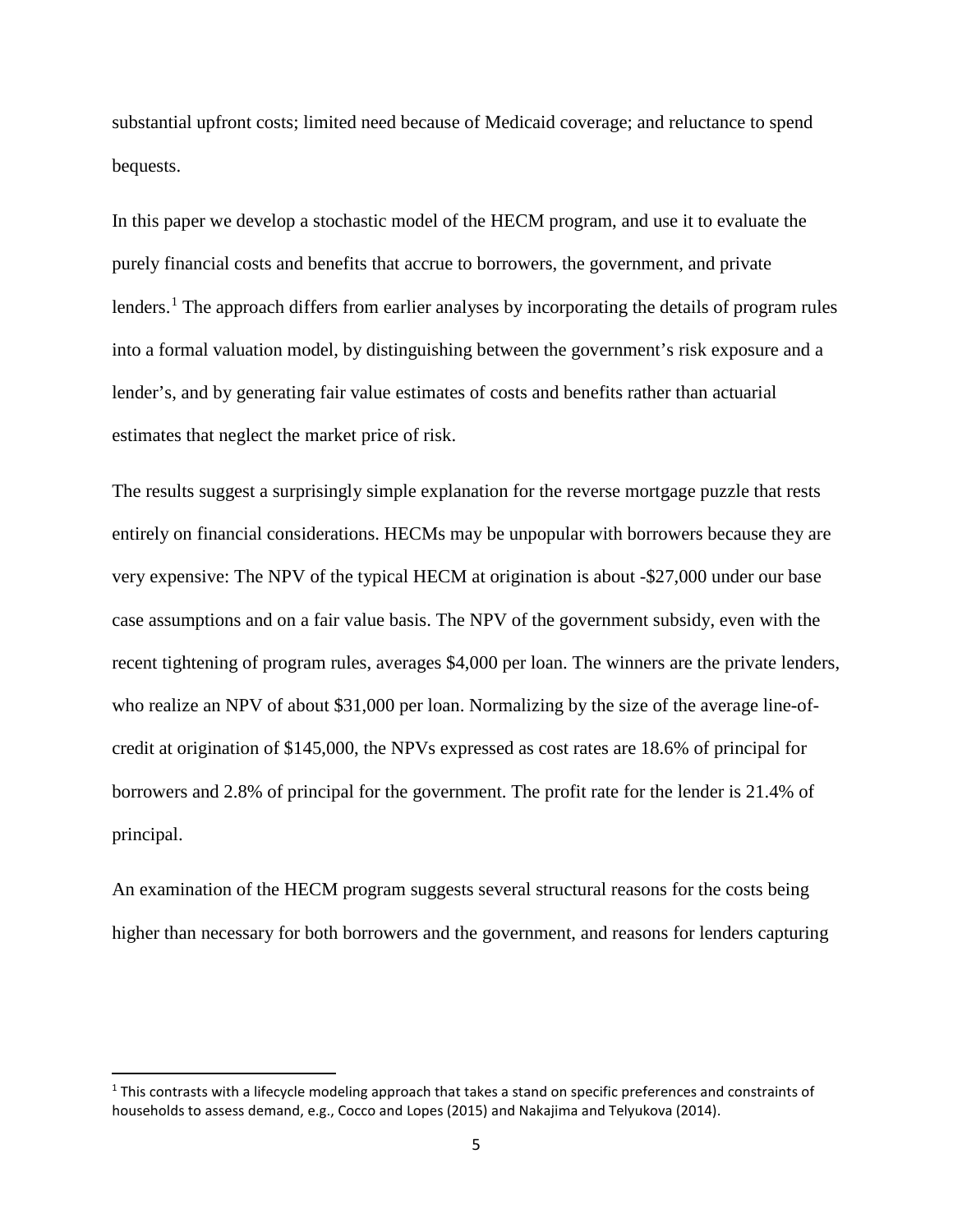the rents. It also suggests programmatic changes that could reduce costs and thereby increase take-up rates and the number of people who are able to benefit from the program.

This purely financial explanation for low reverse mortgage demand is best understood as a complement to the behavioral and other reasons that have been suggested for low demand, rather than as a substitute. For example, the costs to borrowers appear high enough so that it may be worthwhile for some adult children to help out their liquidity-constrained parents to preserve the value of bequests by avoiding the expense of the reverse mortgage. Worries about complexity and making mistakes are less likely to be put aside when a loan also appears to be quite expensive.

A cursory look at the fees and interest rates on HECMs gives intuitive support to the idea that the loans may be expensive for borrowers and profitable for lenders. Depending on the house value, borrowers pay between \$2,500 and \$6,000 at origination to the lender. They also pay an annual insurance premium of 1.25% of the outstanding mortgage balance to the FHA, and incur other smaller upfront fees. Despite bearing almost none of the put option risk, lenders charge a spread over short-term LIBOR (on floating-rate loans) or over Treasury's (on fixed-rate loans) that reportedly falls between 1% to 3% and that usually is at the upper end of that range. Adding that all up, lenders receive LIBOR plus a substantial spread on outstanding balances for many years, in addition to high upfront origination fees, on loans that from their perspective are default-free, albeit of potentially long and uncertain duration.

The story that private lenders benefit at the expense of borrowers and the government is shown to be robust to many variations in parametric assumptions, although the dollar estimates differ considerably with assumed borrower behavior, house price volatility, whether exit rates are sensitive to house prices, and so forth.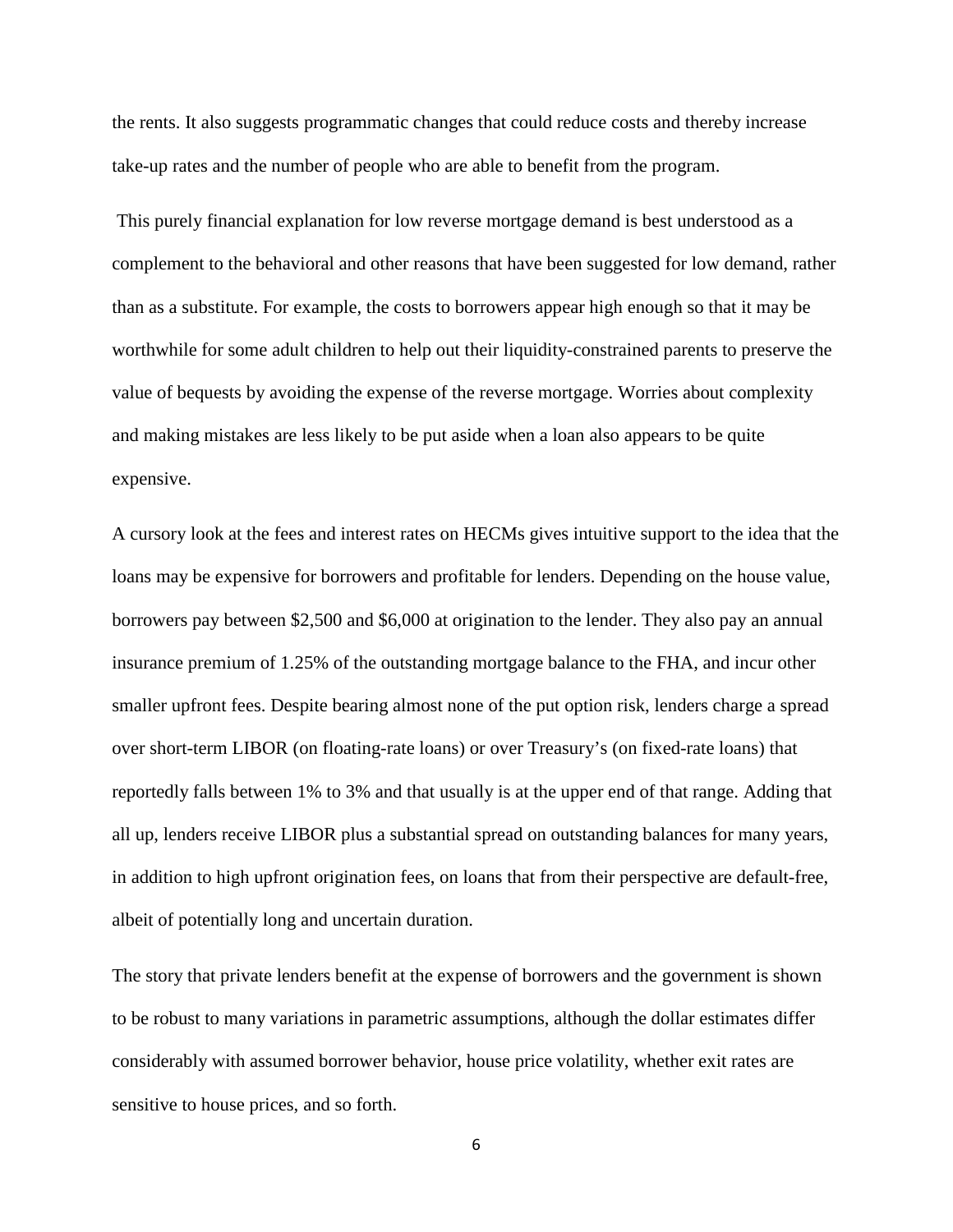Other factors that are not modeled also could affect the estimates, although they seem unlikely to change the broad conclusions. Most importantly, the estimates do not include actual administrative costs. Taking administrative costs into account would increase the estimate of government subsidies and lower estimated lender profits. We also do not incorporate risk premiums associated with longevity and prepayment, which would tend to increase the value of the program to borrowers and make it more costly for lenders and the government.

The conclusion that HECMs are unattractive to borrowers because they are expensive might at first seem at odds with Davidoff (2010), who shows that the HECM allows borrowers to profit by following a "ruthless" strategy that involves taking out a HECM line of credit, and then only drawing on it if the put option is in the money when the house will be sold. However, Davidoff and Wetzel (2014) find that very few borrowers appear to follow a ruthless strategy despite its profitability. In the model here, that ruthless strategy is also found to be very profitable for borrowers, yielding an average NPV of \$53,000 at the expense of the government. However, in light of the finding that ruthless behavior appears to be rare, the overall cost is estimated under the assumption that only 10% of the borrower population takes advantage of that strategy. The majority of borrowers are assumed to draw down some or all of the available funds early in the life of the loan, consistent with a demand for liquidity and insurance and with observed behavior.

The program rules cause the government to bear essentially all of the put option risk. That is because lenders can and do sell the loans to the FHA as balances approach the insured limit, even if they haven't defaulted. The ability of lenders to sell the loans to FHA also reduces interest rate risk because it shortens the duration of the loans. Because most of the loans made in recent years carry a floating rate, interest rate risk is a lesser concern than on fixed rate mortgages, although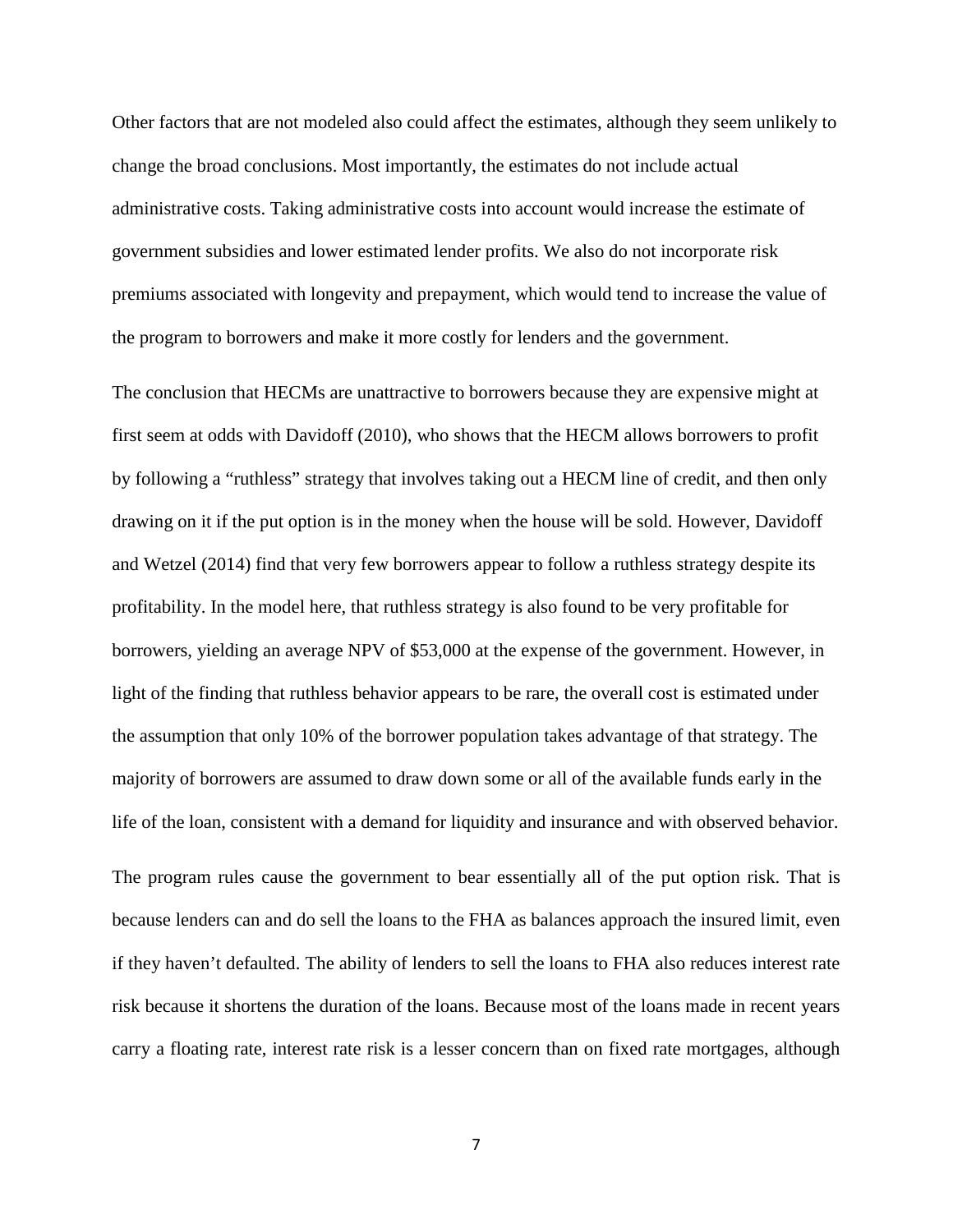the presence of caps, floors and fixed spreads does suggest that rate volatility affects value. (The effects of interest rate volatility will be incorporated into a subsequent version of the model).

The risk that significantly more borrowers could adopt a ruthless strategy is a serious one for the government. A jump in ruthless behavior could be triggered, for instance, if financial counselors realize the large benefits of following that strategy and begin to publicize it. A policy option that could reduce government costs, and hence that could permit lower insurance premiums to be charged, would be to discourage or eliminate the ruthless strategy. That could be accomplished by charging more for an undrawn credit line, or by assessing a penalty fee on large withdrawals in the year in which the house is sold.

This analysis adds to a growing body of work that evaluates the cost of federal credit programs and government investments on a fair value basis (Lucas, 2012, surveys that literature). Here as for many other credit programs, taking into account the cost of the market risk that is borne by taxpayers considerably increases the government's cost of the program over what is reported in the Federal Budget. The analysis suggests that although the program looks profitable to the government when evaluated under the rules used for budgetary accounting (here estimated to be a net profit of \$10,500 for the average loan), on a fair value basis it creates a net loss (-\$4,000 for the average loan).

The finding that a federal guaranteed loan program provides greater benefits to guaranteed lenders than to the intended beneficiaries is unfortunately also not unique to HECMs. Related analyses of the now-discontinued Guaranteed Student Loan program (Lucas and Moore, 2010) and of the Small Business Administration's 7a program (de Andrade and Lucas, 2013), reach similar conclusions. In each case, although the government bears much or all of the default risk, lender fees and interest rate spreads are considerable, and competition between guaranteed lenders is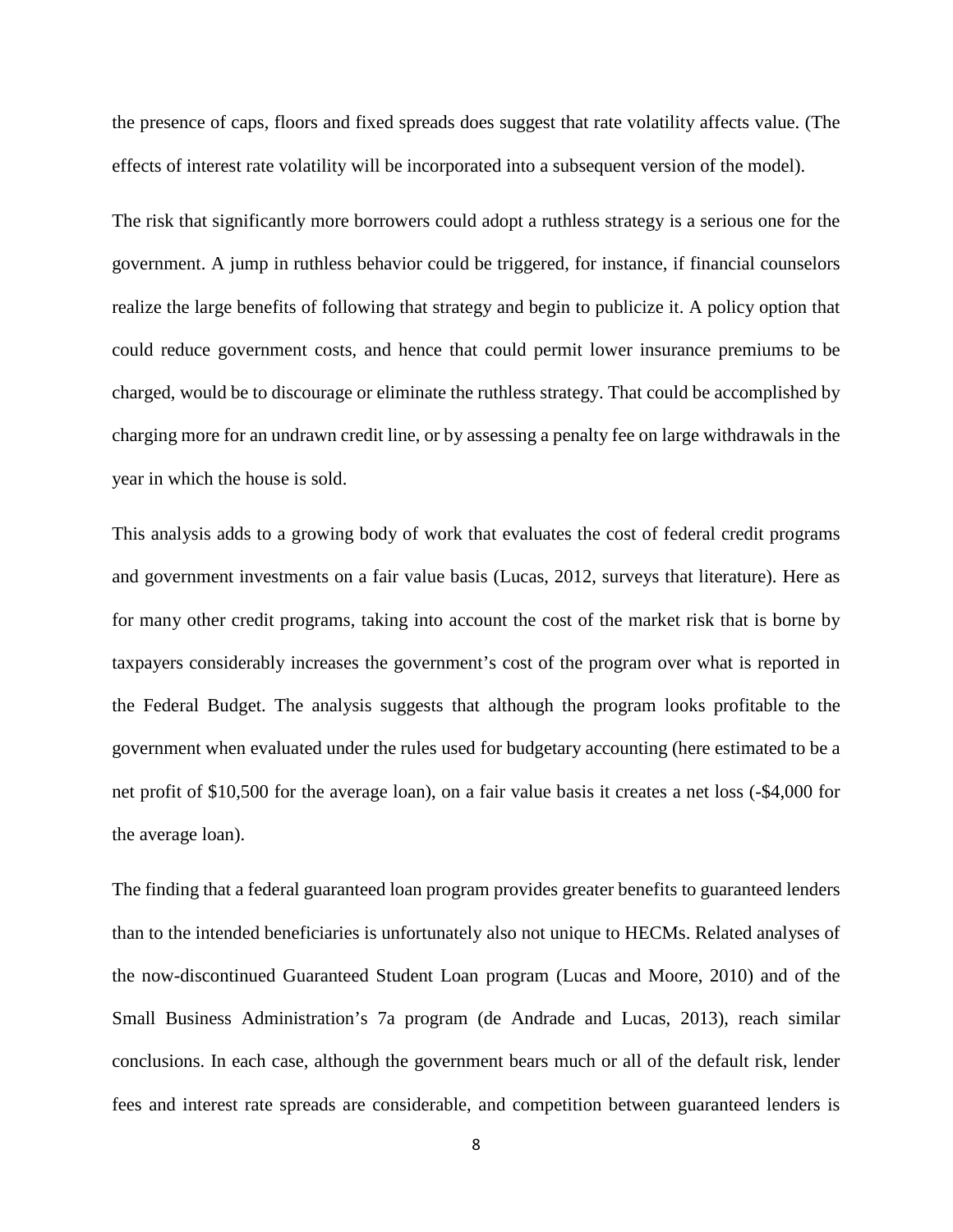limited. Lenders would counter that the administrative costs of running federal lending programs are higher than what these analyses assume. However, in the past for guaranteed student loans and currently for HECMs, clearly some of those higher costs incurred by lenders are a consequence of the aggressive marketing that occurs because of competition to originate profitable loans. Those observations suggest that some guarantee programs, including the HECM program, could be restructured to shift the incidence of subsidies from lenders to borrowers—for instance by lowering mandated fees or by improving the competitive structure of the market.

The remainder of the paper is organized as follows: Section 2 describes the HECM product and program; Section 3 outlines the model and its calibration; Section 4 presents the results on costs and benefits under the base case assumptions and various alternatives; and Section 5 discusses policy options and concludes.

#### 2. The HECM Program

About 95% of reverse mortgages in the U.S. are originated under the HECM program. HECMs are no-recourse loans, collateralized by the borrower's home and guaranteed against default by the government. The loans come due when the borrower dies or permanently moves.

The program, which is administered by the U.S. Federal Housing Administration (FHA), received permanent authorization from Congress in 1998. The Dodd-Frank Act subsequently mandated an oversight role for the Consumer Financial Protection Bureau.

HECM program rules have been modified repeatedly since its inception in response to market developments. For example, origination fees were increased early on to attract additional lenders, and requirements have been tightened repeatedly in recent years to reduce the high loss rates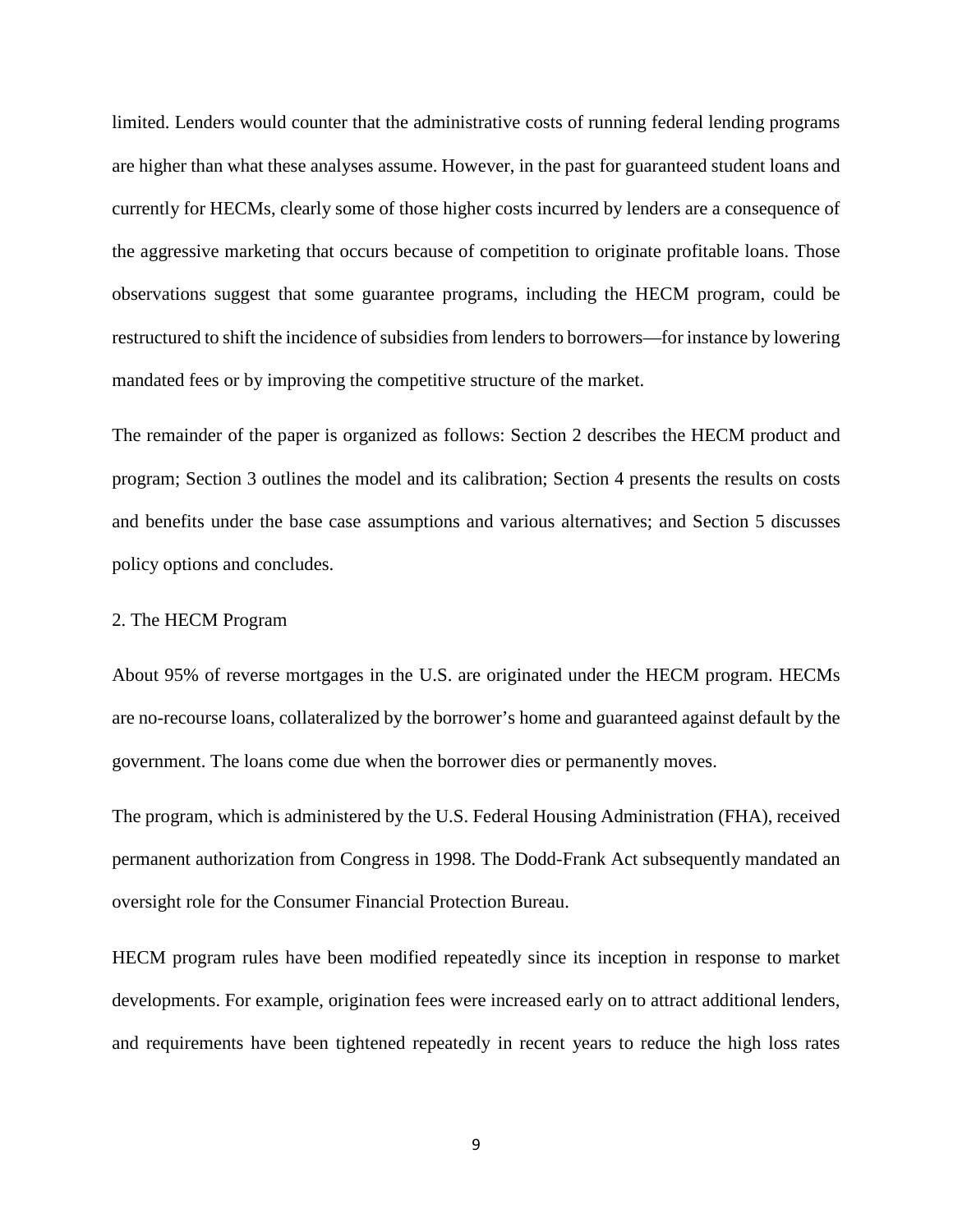experienced in the late 2000s, and to stem the growth of defaults caused by non-payment of property taxes and insurance.

The program description here is based on current (2015) program rules, which are used to calibrate model parameters in the base case.

*Eligibility*. HECM loans are available to borrowers aged 62 and older. A borrower's spouse may be younger than 62, but the loan terms then reflect the life expectancy of the youngest co-borrower. Any existing mortgage on the house must be paid off, which can be done using HECM funds. Borrowers are required to obtain advice from a certified counselor, either telephonically or in person.

*Loan types*. Borrowers can choose to receive payments in one or a combination of ways including lump-sum withdrawals, annuities that end when the borrower exits the house, term annuities, and a line of credit. Because lenders have the discretion to set the terms on the various options, e.g., the annuity amounts, the annuities are assumed to be fairly priced and hence equivalent from a valuation perspective to lump-sum withdrawals.<sup>[2](#page-9-0)</sup>

*Borrowing limits.* The initial Principal Limit, which caps the amount borrowed in the first year, is based on the assessed value of the house at origination multiplied by a Principal Limit Factor (PLF). The PLF is based on youngest borrower's age and projected future interest rates. The Principal Limit adjusts upward annually to accommodate the accrual of interest payments and mortgage insurance premiums. The increase occurs whether or not the costs are actually incurred.

<span id="page-9-0"></span> $<sup>2</sup>$  An interesting question that remains for future investigation is how the pricing of the term annuities by reverse</sup> mortgage lenders compares to those of life insurers.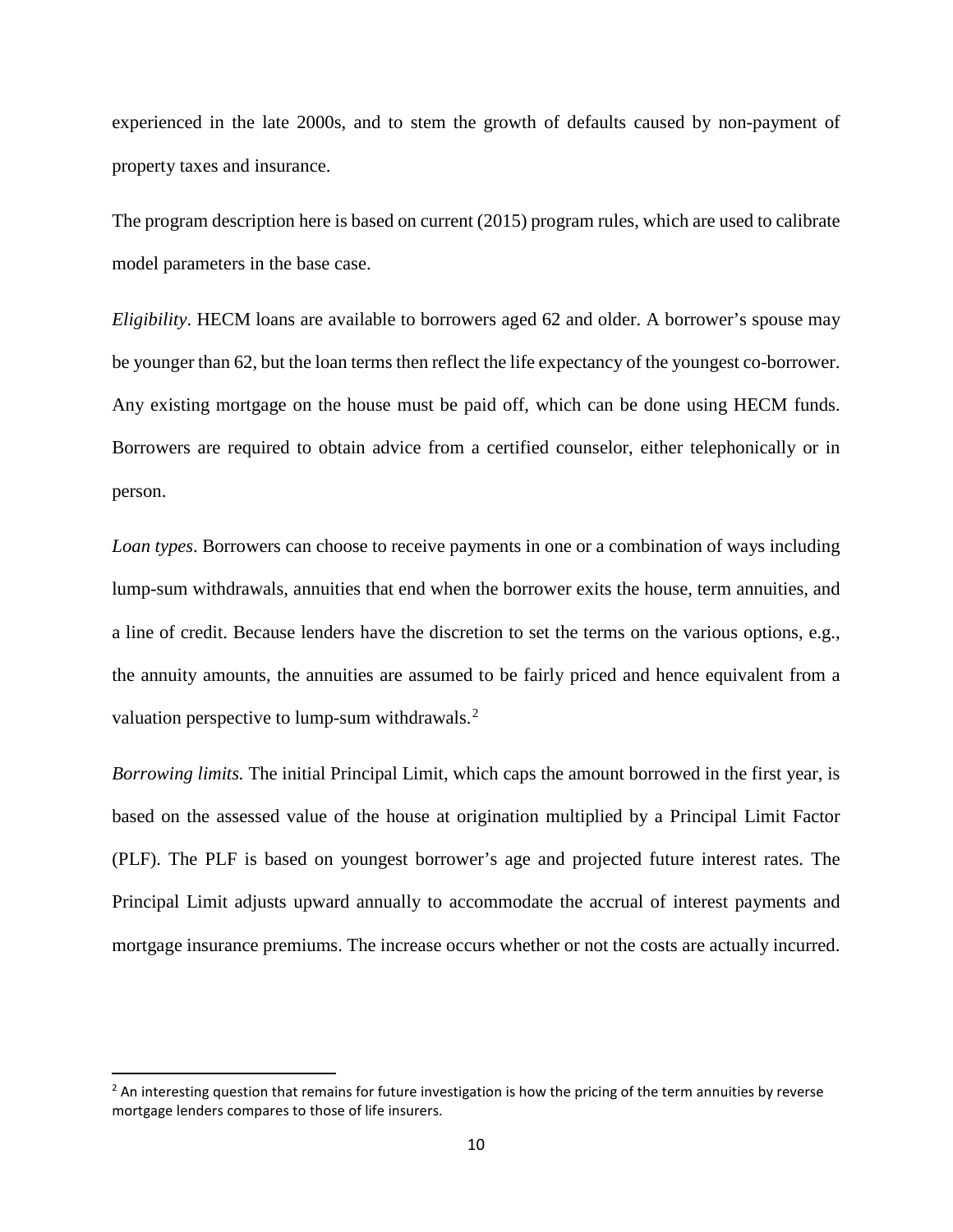The 2014 Actuarial Report shows sample PLFs that range from a low of 4.2% for a 25-year old (younger spouse) in an 8.5% interest rate environment, to 64.4% for an 85-year old in a 5.5% interest rate environment. A more typical PLF currently, e.g., for a 65-year old with interest rates projected to be 5.5%, is 47.8%. The lower limits for younger borrowers and in high-rate environments reflect the greater risk of the loan balance exceeding the future house price because of longer tenures and a more rapidly increasing Principal Limit.

*Fees and interest charges*. Lenders receive origination fees set to 2% of the first \$200,000 of assessed house value plus 1% of home value above that, with a floor of \$2,500 and a cap of \$6,000. Lenders may also receive \$360 annually to cover servicing costs, which can be prepaid and rolled into the loan balance. Additional closing costs are paid to third parties to cover appraisals, title search and insurance, surveys, inspections, recording fees, mortgage taxes credit checks and other fees. FHA charges an initial mortgage insurance premium of 0.5% of the home value, and an annual premium of 1.25% on outstanding balances thereafter.

Borrowers choose a fixed or floating rate from the menu of rate options offered by their lender. Floating rate loans have mandatory caps and floors. Currently most borrowers choose loans with a floating rate tied to 1-month LIBOR. Reportedly, offered rate spreads tend to fall between 1% and 3% and are typically at the higher end of that range.

Consistent with its purpose as a source of liquidity, most fees, interest and insurance charges can be rolled into the loan balance, avoiding the need for the borrower to come up with cash at origination or at any time prior to selling the house.

*Risk-sharing with private lenders.* HECM lenders are almost entirely shielded from default risk by the FHA guarantee. The guarantee covers a maximum claim equal to the Mortgage Claim Amount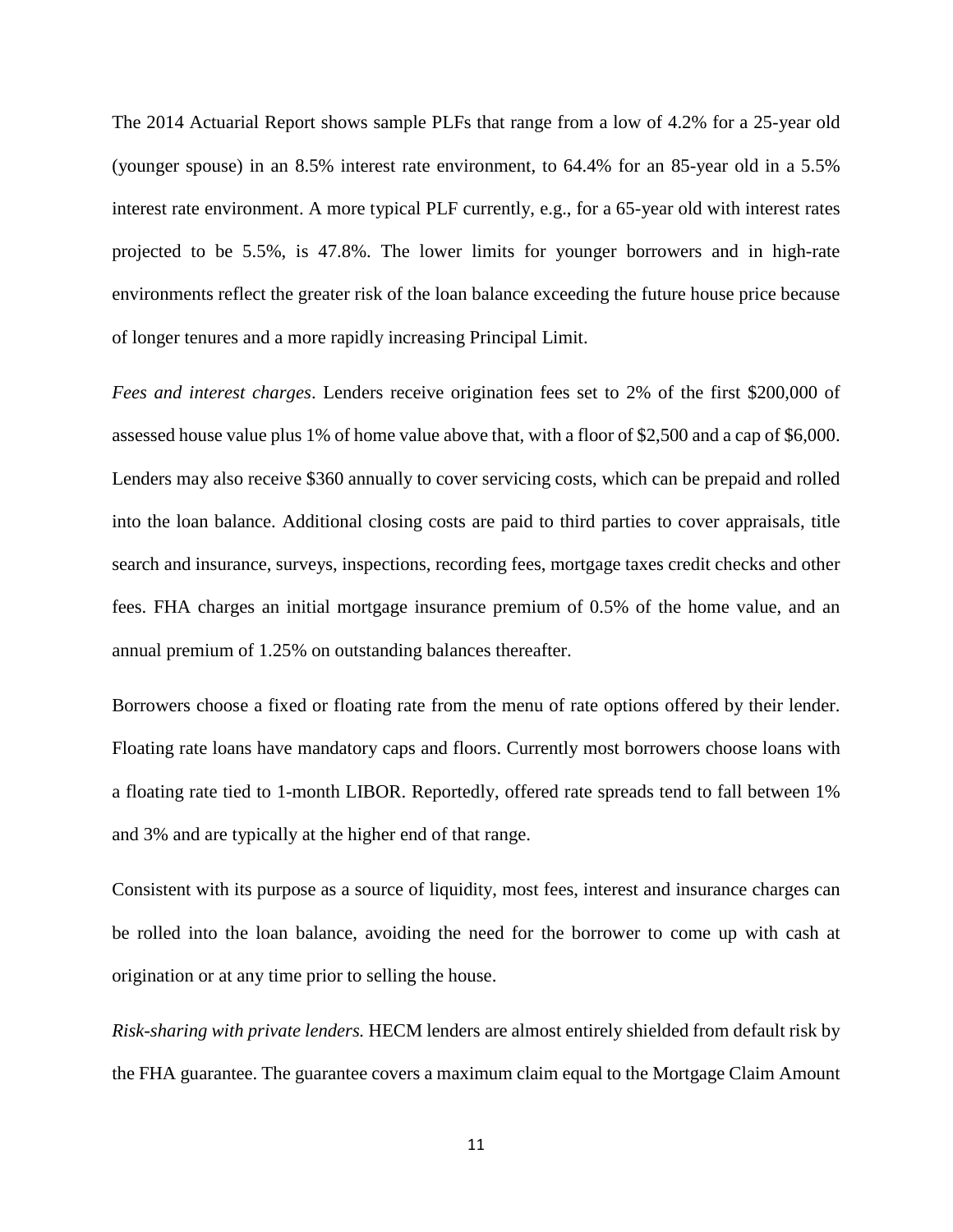(MCA), which is based on the lesser of the appraised house value at origination and \$625,000. Because the loan accrues interest and insurance premiums over time, the balance can eventually grow to exceed the MCA. However, lenders have the option of selling a loan to the FHA when its balance reaches 98% of the MCA or when a draw on the line of credit exceeds this amount, which they typically exercise.

## 3. Valuation Model

We are interested in calculating the NPV of a HECM loan at origination from the perspective of borrowers, lenders and the government, and exploring how different program rules and assumptions affect those valuations. Projected cash flows depend on assumptions about program rules, loan characteristics, borrower behavior, house price dynamics, mortality and moving rates, and other economic variables. In this draft, the volatility of house price appreciation is assumed to be the only priced risk; we plan to add interest rate risk to future versions of the model but expect it to be of second order. The market premium for house price risk is incorporated into discount rates using a risk-neutral pricing approach.

NPVs are calculated on a fair value basis to represent the true economic costs and benefits to the various parties. Because the government calculates the cost of loan guarantees using Treasury rates for discounting, NPV calculations are also shown on that basis.

#### 3.1 Borrower behavior types

Five different borrower types are considered in order to understand the implications of a range of observed and possible behaviors.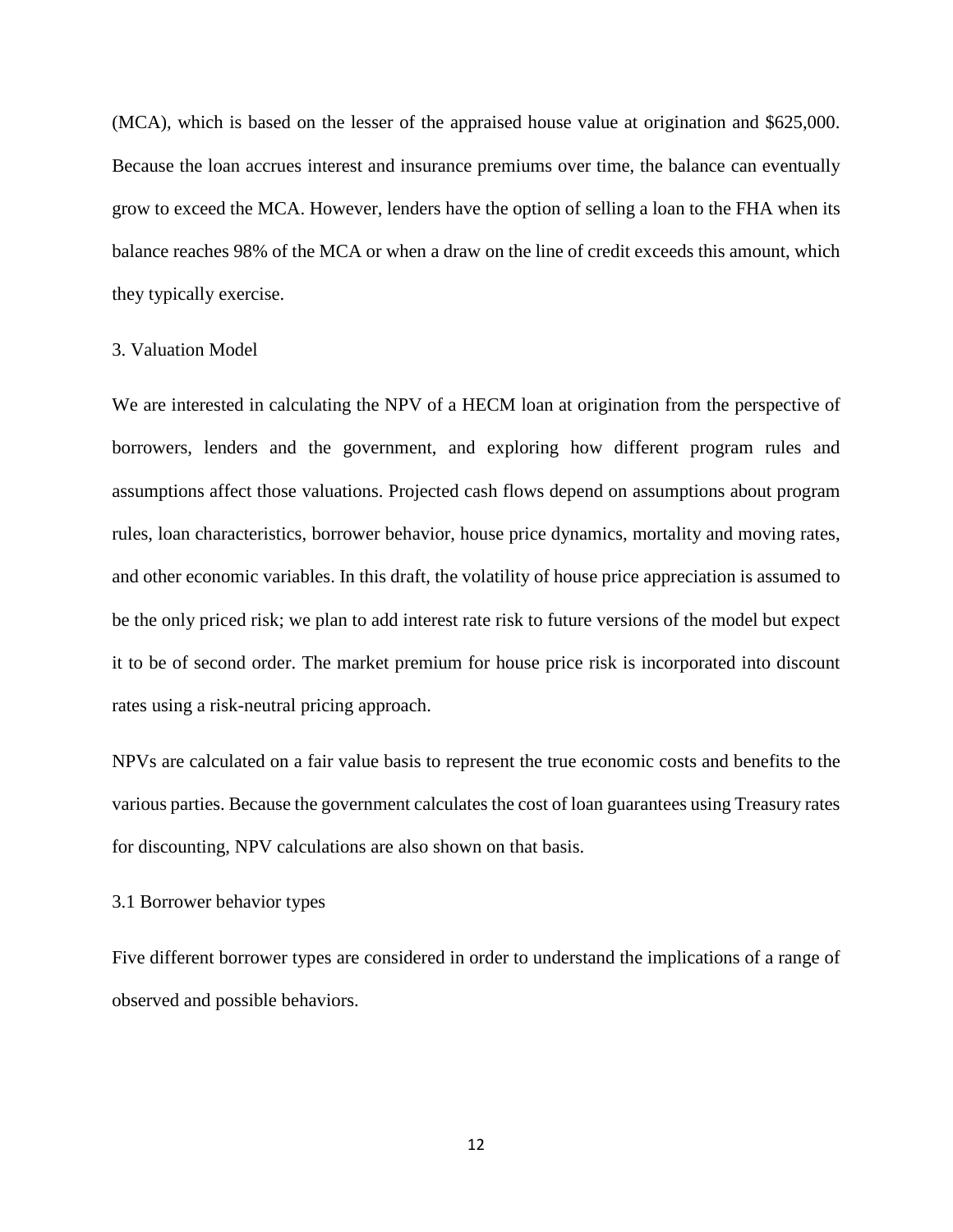*Type 1: Ruthless borrowers*. Ruthless borrowers do not draw on the credit line (beyond covering fees and interest on those fees) until they move, at which point they take out the maximum amount allowed if that amount exceeds the house value.

*Type 2: Full early drawdown.* These borrowers extract the maximum amount available in the year after taking out the mortgage. No cost or behavioral distinction is made between their choosing a tenure or term annuity and taking a lump sum; all three withdrawal options have the same value under the assumption that the annuities are priced fairly. This group is assumed to constitute 80% of all borrowers in the base case, consistent with the high drawdown rates shown in the Actuarial Report. In practice, drawdowns may be spread over additional years, but as long as they occur in the first few years the estimated values are similar (as can be seen by comparing the results for Type 1 and Type 3).

*Type 3: 50% year 1, balance year 3.* These borrowers take longer to draw on the loan, extracting half of the available amount in the first year and the rest in year 3 if they are still in the house. If they exit early they are assumed to be ruthless, but that event is rare and has a minimal effect on value.

*Type 4: 50% year 1*. These borrowers take out half the available funds immediately, but then never draw on the line again before exit. The idea is to capture the likelihood that some people keep a precautionary balance that never turns out to be needed.

*Type 5: Never draw.* These borrowers wind up opening a credit line and never using it. They are not included in the population averages as this behavior seems likely to be rare, but the possibility is considered in order to understand the cost of a line of credit that is never drawn upon.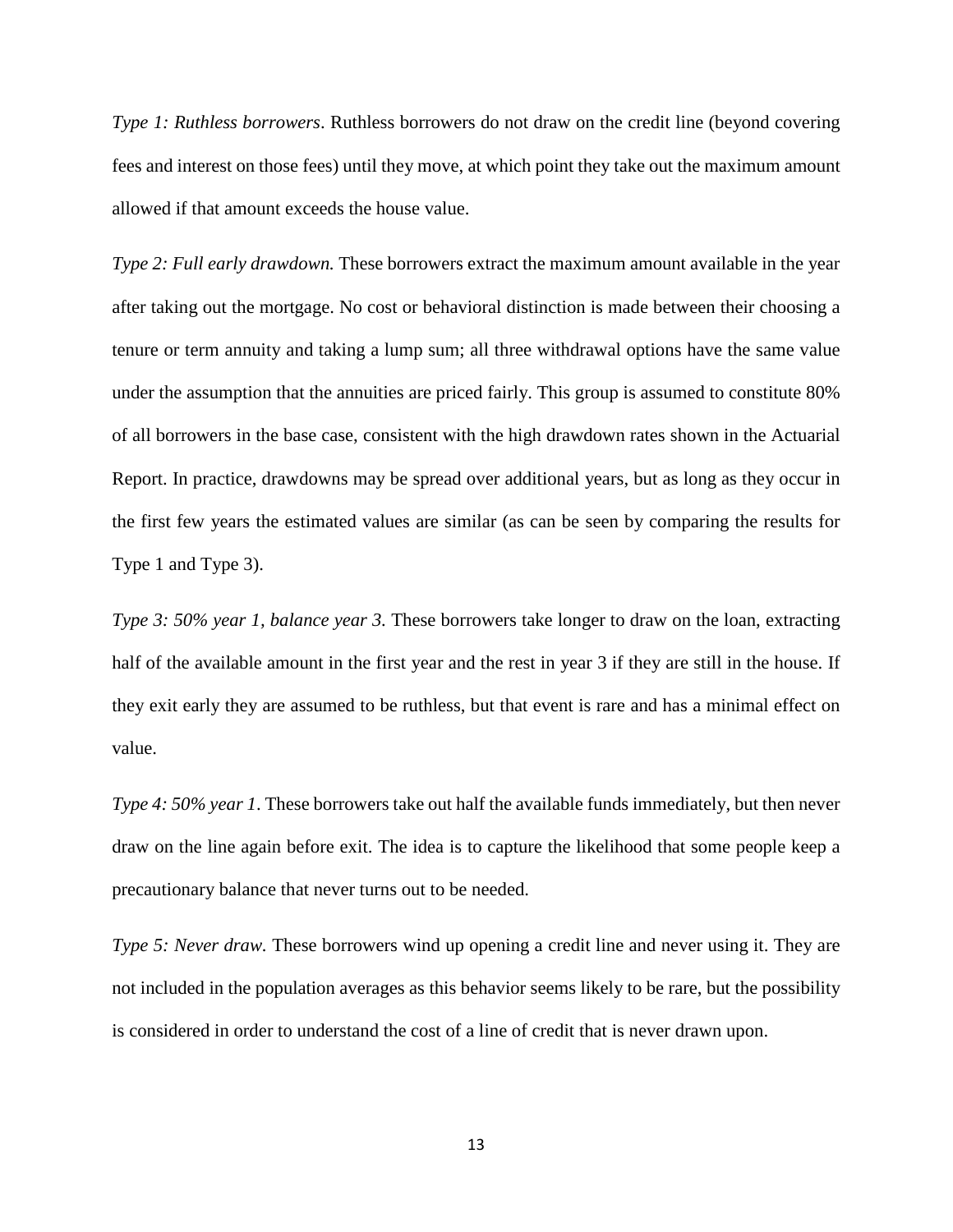We do not attempt to identify what would constitute theoretically optimal behavior for two main reasons. First, market interest rates and fees depend on expected behavior rather than theoretically optimal behavior. If borrowers are expected to make mistakes, competition between lenders tends to drive down prices below what would prevail at the theoretically optimizing. Furthermore, because the demand for liquidity and insurance is not modeled or observable, what would constitute optimal behavior in this case is not well defined.

Nevertheless, the ruthless type's behavior probably comes close to maximizing the NPV of the HECM loan for the borrower. A fully strategic borrower would also take the value of the put option into account in deciding whether to move, with moves occurring at a higher rate when the house value is higher and the put option is further out of the money. However, moving has high transactions costs and it is unlikely that moving decisions will be significantly altered by consideration of the put option. Empirically house price appreciation and move rates are positively correlated, which means that even if moving behavior isn't strategic, its timing can increase costs to the government. The effect of linking exit rates to house values is examined in the sensitivity analysis.

#### 3.2 Model logic

The valuation model embeds the program rules, lender choices, and fee structure described in Section 2 and the behavior of borrowers described in Section 3.2 into a Monte Carlo simulation. Model parameters are calibrated as described in Section 3.3. The code is available upon request. The basic logic is this:

• For each possible borrower type, borrower age at origination, and borrower's initial home value, the model computes the NPV of the HECM to that borrower, to the government, and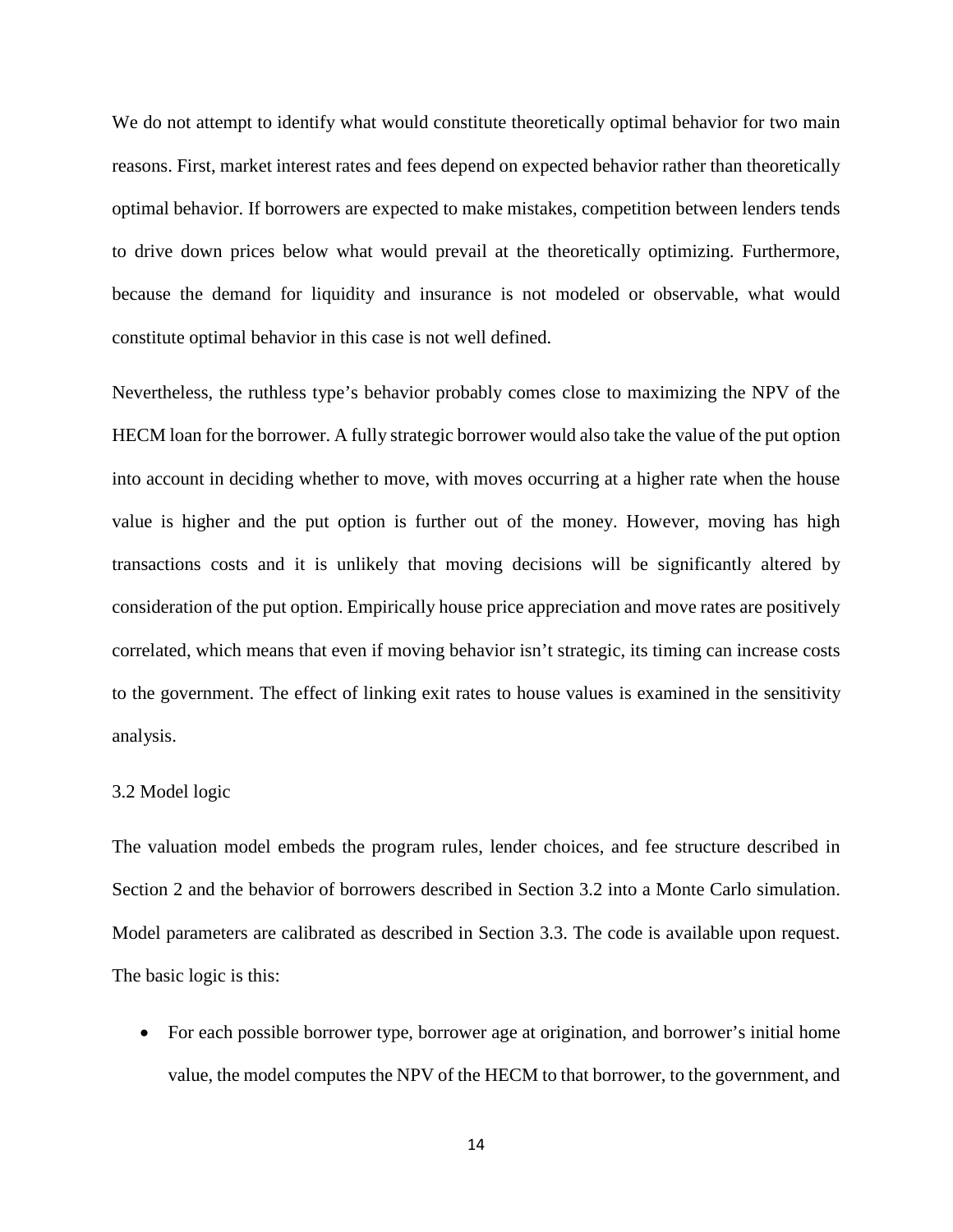to the lender. The population averages are found by taking a weighted average across all of those types. Other statistics are calculated by changing the weighting matrix to cover the subgroup of interest, e.g., only ruthless borrowers.

- At origination, the principal limit is determined as a function of borrower age and the initial house value using the PLF factors. Upfront fees, including origination, servicing, initial mortgage insurance premium, and miscellaneous, are paid to the government or lender as per program rules. Those fees are added to the loan balance. The loan balance at the end of the first year varies across borrower types (e.g., it is zero for ruthless borrowers and the maximum allowable amount for type 2 borrowers that draw 100%).
- At the beginning of each subsequent year, the house price is updated to account for drift and a random normal shock. Draws from a uniform distribution determine whether the borrower dies or moves.
- If the borrow exits and is ruthless, the loan balance is maximized if the put is in the money. For all types that exit, the loan holder is repaid the minimum of the balance due and the house value. When the lender holds the loan, insurance covers the difference between the balance due and the house value.
- If the borrower does not exit, then the balance is updated for any additional draws, accruals of interest, insurance premiums, and servicing fees. The principal limit is also increased as per program rules. The loan is sold to the FHA if the balance then exceeds 98% of the maximum claim amount.
- There are no future cash flows following an exit. At that point, the NPV of cash flows for the borrower, lender and government are calculated based on the cash flows on the completed Monte Carlo path and the discount rate.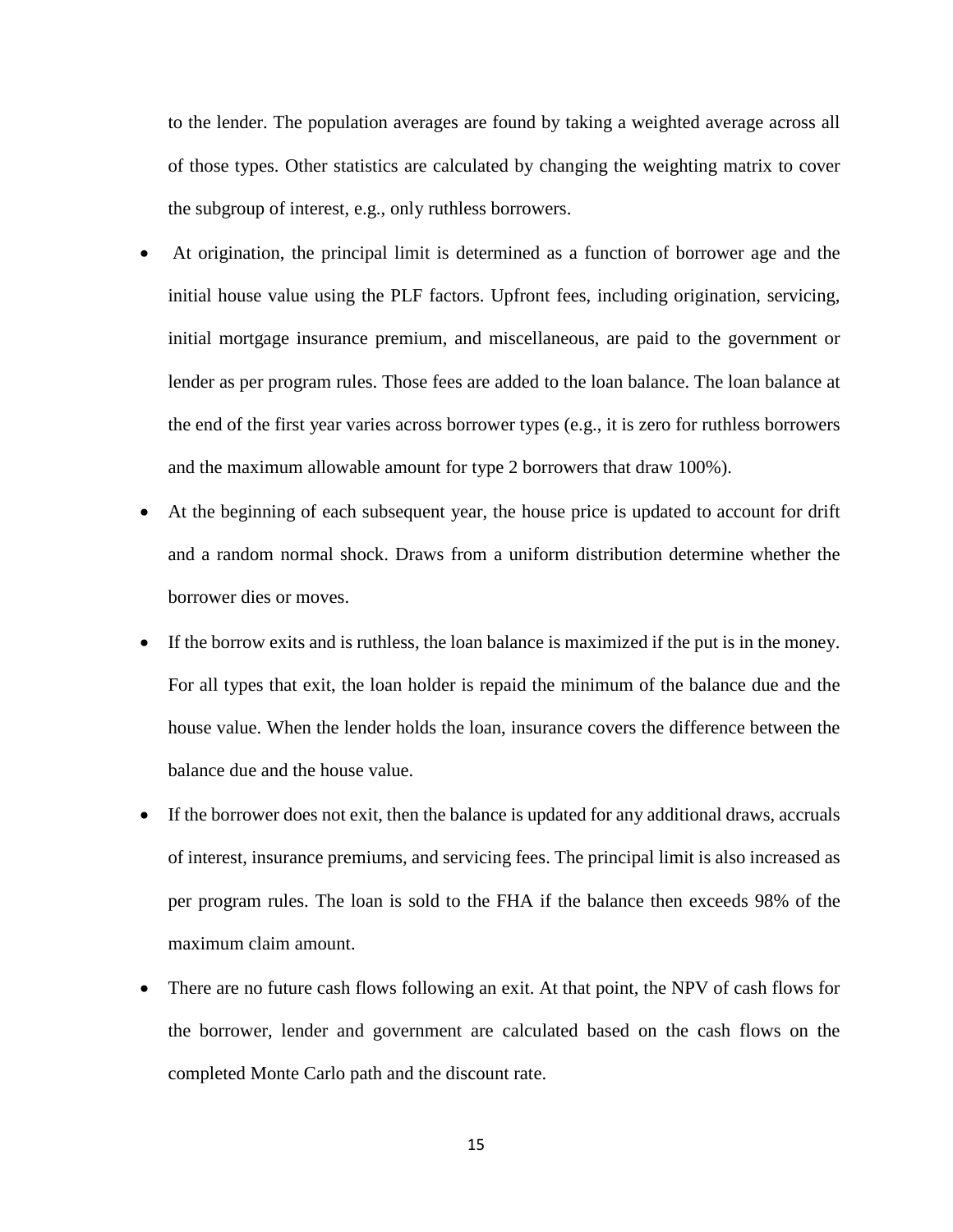# 3.3 Calibration

The parameter choices for the base case calibration are described here. Variations are discussed in Section 4.

#### 3.3.1 House values

The modal house value of \$262,000 is taken from the 2014 Actuarial Report. The distribution of values around that and their assumed frequencies is shown in Table 3.3.1.The upper bound of \$625,000 is the maximum insured amount. (The distribution of values is a guestimate, but the NPV results are close to linear in house values.)

| Table 3.3.1 Distribution of House Values at Origination                      |     |   |  |                      |     |
|------------------------------------------------------------------------------|-----|---|--|----------------------|-----|
| \$262,000<br>\$200,000<br>\$100,000<br>\$443,500<br>\$625,000<br>House Value |     |   |  |                      |     |
| Frequency                                                                    | .05 | ت |  | $\cdot$ $\leftarrow$ | .05 |

## 3.3.2 Principal limit factors

The PLFs are taken from the 2014 Actuarial Report and listed in Table 3.3.2. Consistent with current interest rate conditions and spreads, the projected rate is set to 5.5%. For ages between those shown, PLFs are interpolated or extrapolated.

| Table 3.3.2 Principal Limit Factors by Projected Rate and Age |       |       |       |       |       |       |       |
|---------------------------------------------------------------|-------|-------|-------|-------|-------|-------|-------|
| Rate/Age                                                      | 25    | 35    | 45    | 55    | 65    | 75    | 85    |
| 5.5%                                                          | 0.302 | 0.341 | 0.381 | 0.419 | 0.478 | 0.553 | 0.644 |
| 7%                                                            | 0.146 | 0.187 | 0.228 | 0.270 | 0.332 | 0.410 | 0.513 |
| 8.5%                                                          | 0.042 | 0.087 | 0.133 | 0.171 | 0.227 | 0.304 | 0.414 |

## 3.3.3 Demographics

Mortality rates by age are taken from the static IRS unisex estimates for 2014-15. Moving rates by age are based on data from the Current Population Survey of the U.S. Census Bureau for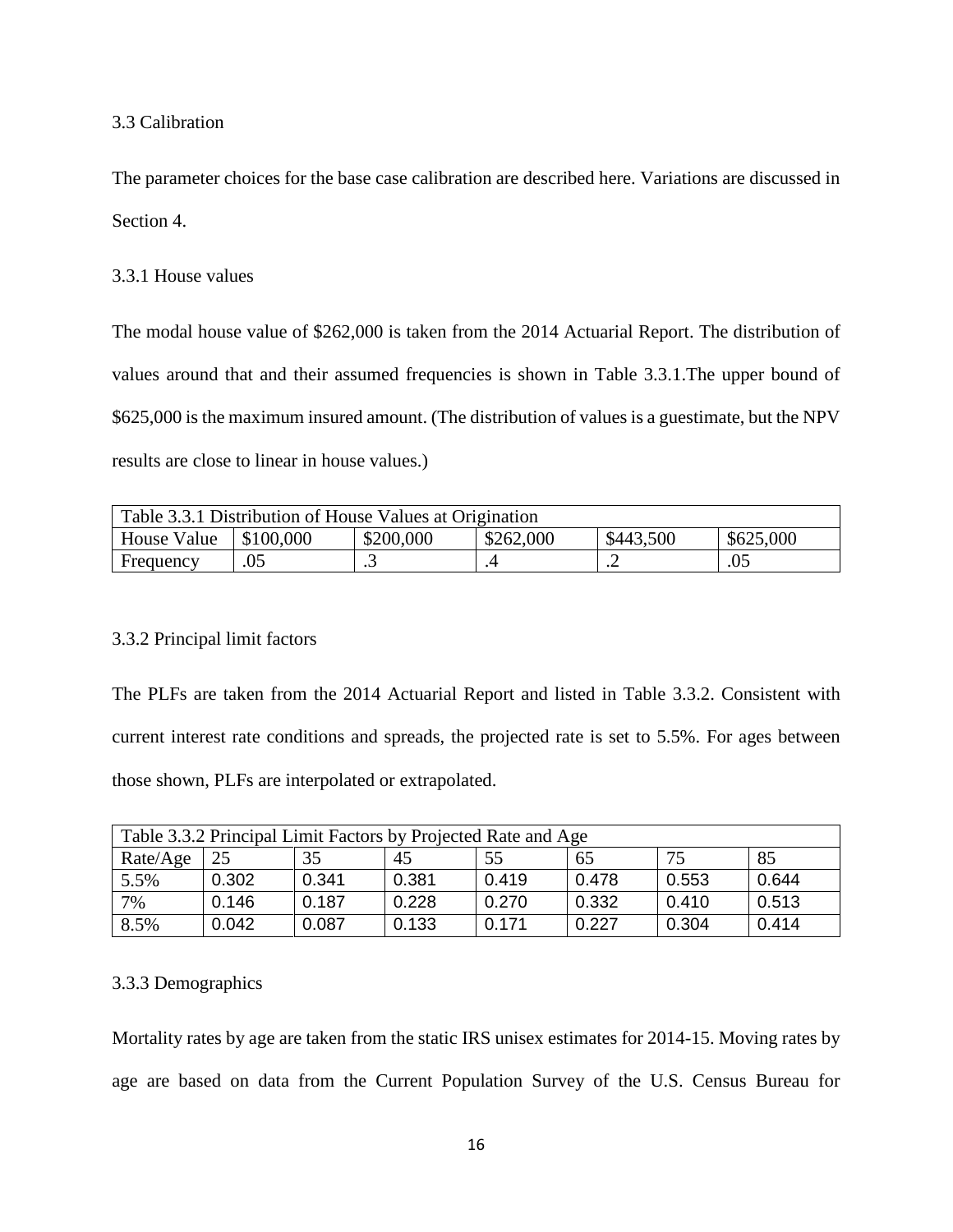homeowners. In the base case, moving rates are assumed to be unaffected by house price movements. The distribution of borrower age at origination is interpolated from information in the 2014 Actuarial Report. Borrower age ranges from 62 to 90, with an average age at origination of 72.2. Any remaining borrowers that reach age 98 are assumed to exit in that year.

#### 3.3.4 Borrower types

The assumed base case distribution of borrower types in the population is shown in Table 3.3.4. The high concentration of early withdrawals is consistent with the summary statistics in the Actuarial Report; the share that behave ruthlessly is a guestimate.

| Table 3.3.4 Distribution of Borrower Types |     |  |  |
|--------------------------------------------|-----|--|--|
| (population weights)                       |     |  |  |
| 1. Ruthless                                |     |  |  |
| 2. Draw 100% year 1                        | .8  |  |  |
| 3. Draw 50% year 1, 50% year 3             | .05 |  |  |
| 4. Draw 50% year 1                         | .05 |  |  |
| 5. Never draw                              |     |  |  |

## 3.3.5 Economic variables

*Interest rates*. Recently most HECM borrowers have chosen the option of borrowing at a floating rate indexed to 1-month LIBOR. There are also other floating and fixed rate options available, with pricing that varies across lenders. The current short-term rate is set to 1% and the current long-term rate is set to 2%. In this draft, both rates are assumed to be constant over time. The interest rate spread on HECMs is assumed to be 2.75%, which is roughly consistent with rates reported by several websites that provide consumer information on the program. Therefore in the base case, lenders receive a rate of 3.75%, the short-term rate plus the spread.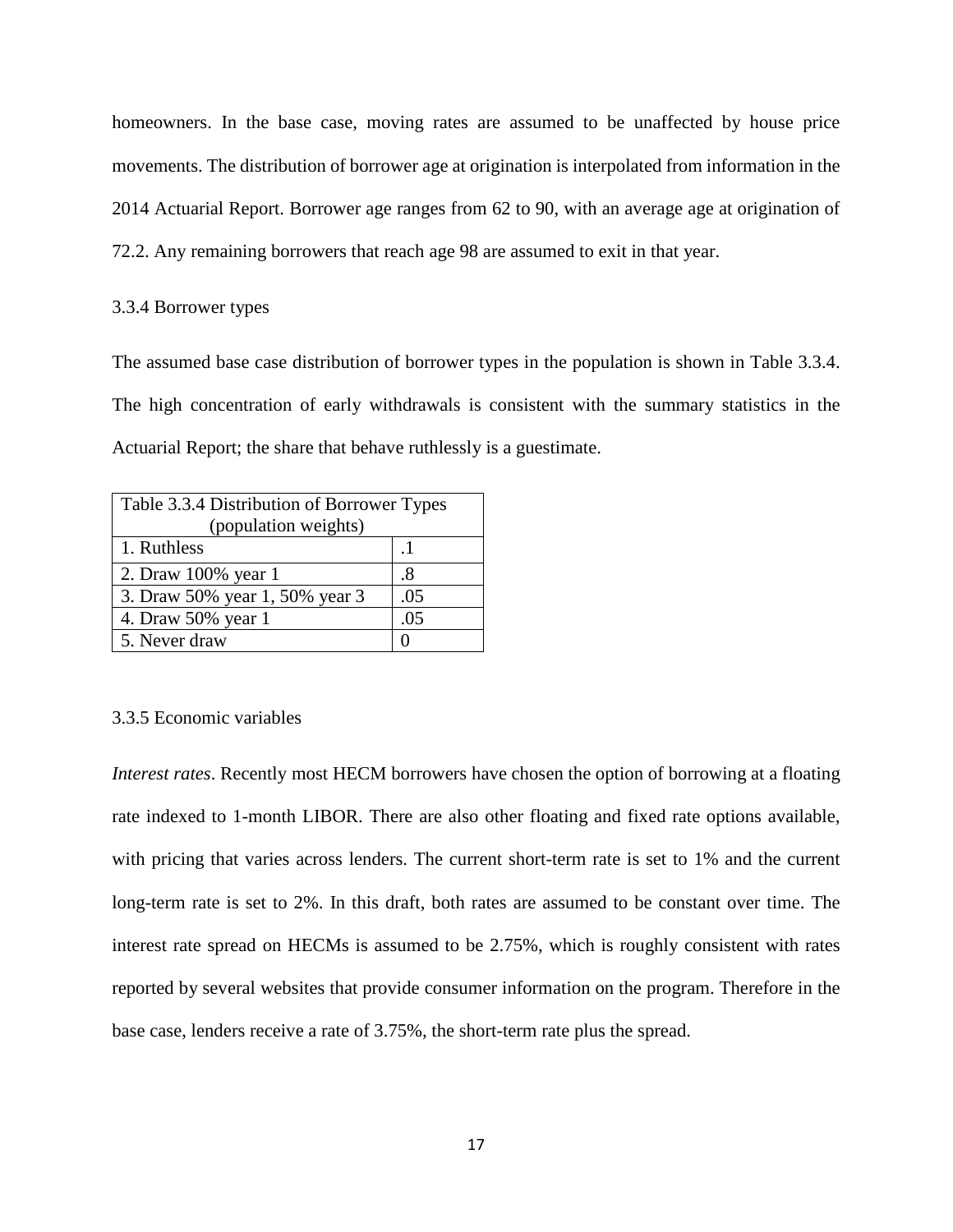For the purposes of discounting, both in the risk-neutral and government accounting implementations, the risk-free rate is set to the long-term rate of 2%. An interpretation of setting the risk-free rate higher than the short-term rate in the risk-neutral exercise is that the additional 1% spread proxies for the illiquidity of HECMs and the risk premiums on other risks that are not explicitly modeled.

*House prices.* House prices are assumed to follow a geometric random walk with drift. The drift, which represents average house price appreciation, is assumed to be 2.5% annually, consistent with Actuarial Report assumptions (which in turn are based on rating agency projections). The volatility is set to 16%. The volatility represents that of individual houses, not of the overall housing market, because the options are written on individual houses.

*House price risk premium.* The house price risk premium is set to 1% per annum, consistent with the rate assumed in other analyses of FHA mortgage programs and elsewhere (citations to be added).

## 3.3.6 Model parameters

Results are based on 5,000 Monte Carlo runs of house price paths over a maximum of 50 years. Draws from a uniform distribution determine mortality and move outcomes. Draws from a standard normal distribution determine the evolution of house prices.

#### 3.4 Risk adjustment

To estimate fair values (i.e., to find the best approximation to market values), we replace the physical house price drift of 2.5% with a proxy for the risk-free drift, which is taken to be the physical drift minus the assumed risk premium of 1%. The resulting specification, which has house price drift rate of 1.5% and other parameters as under the physical measure, is interpreted as a risk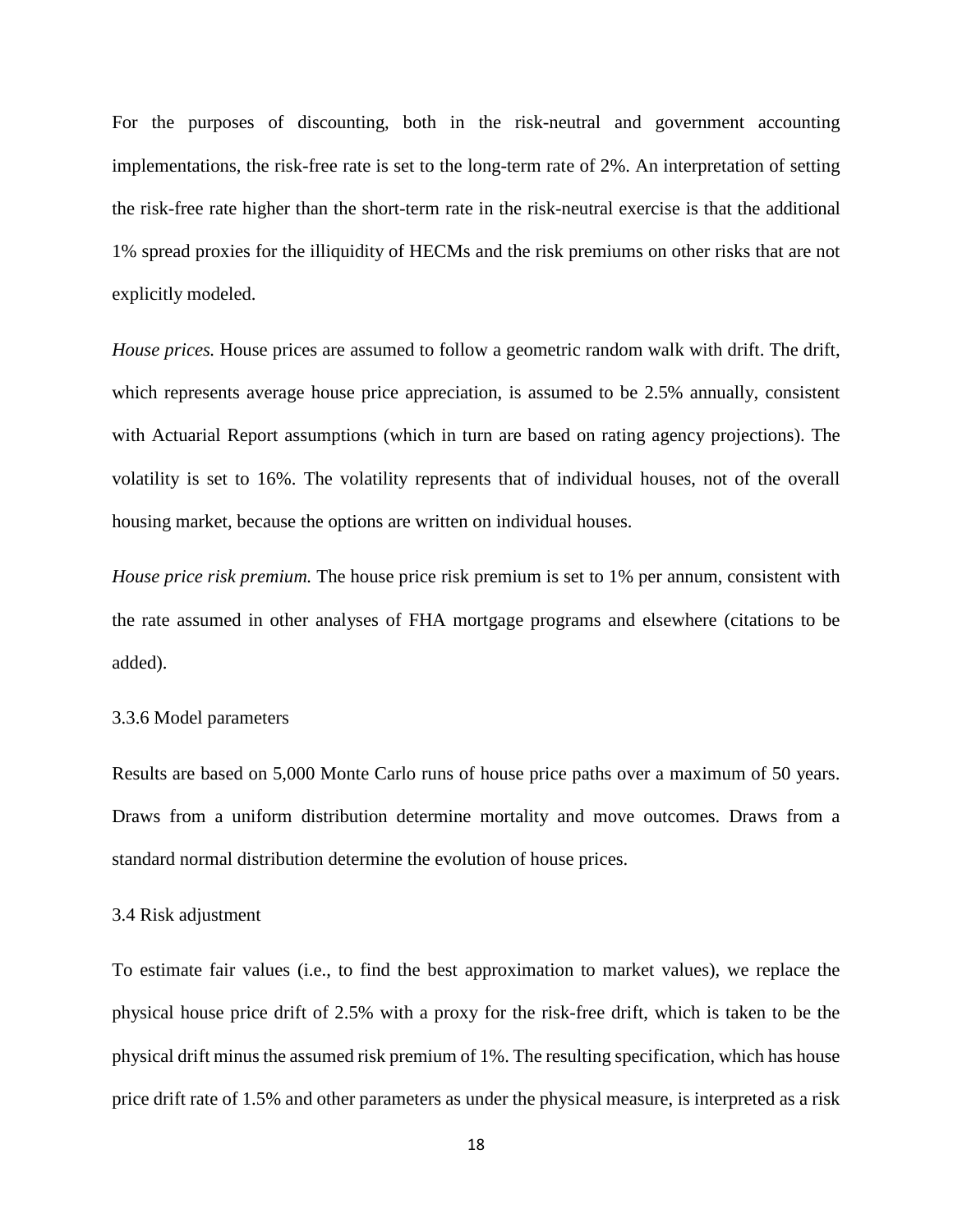neutral model of the house price process. This is analogous to replacing the expected return on stocks with the risk-free rate to price stock options using a risk-neutral approach. The lower average growth in house prices increases the frequency that the put option is in the money when an exit occurs, which increases the value of the option. Intuitively, the insurance is more valuable because of the systematic risk in house prices: There is a higher probability of lower house prices in economic downturns when resources are scarce and hence the payouts on the put options are highly valued.

## 4. Estimated Costs

Costs are reported both on a fair value basis and under the rules of the Federal Credit Reform Act of 1990 (FCRA), which dictates how the government accounts for its program costs.

4.1 Fair value estimates

Table 4.1 summarizes the NPV on a fair value basis of a HECM loan for various groups: the overall population of borrower types; each individual type; for the government for each type; and for lenders for each type; each under the base case assumptions, and for several variants on key parameters. The results are shown in dollar terms and also as a percentage of the average line of credit at origination.

For the overall population, and for all borrower types other than ruthless borrowers, the loans have a negative NPV. This indicates that the rate spreads and fees are high relative to the economic value of the risk transfer.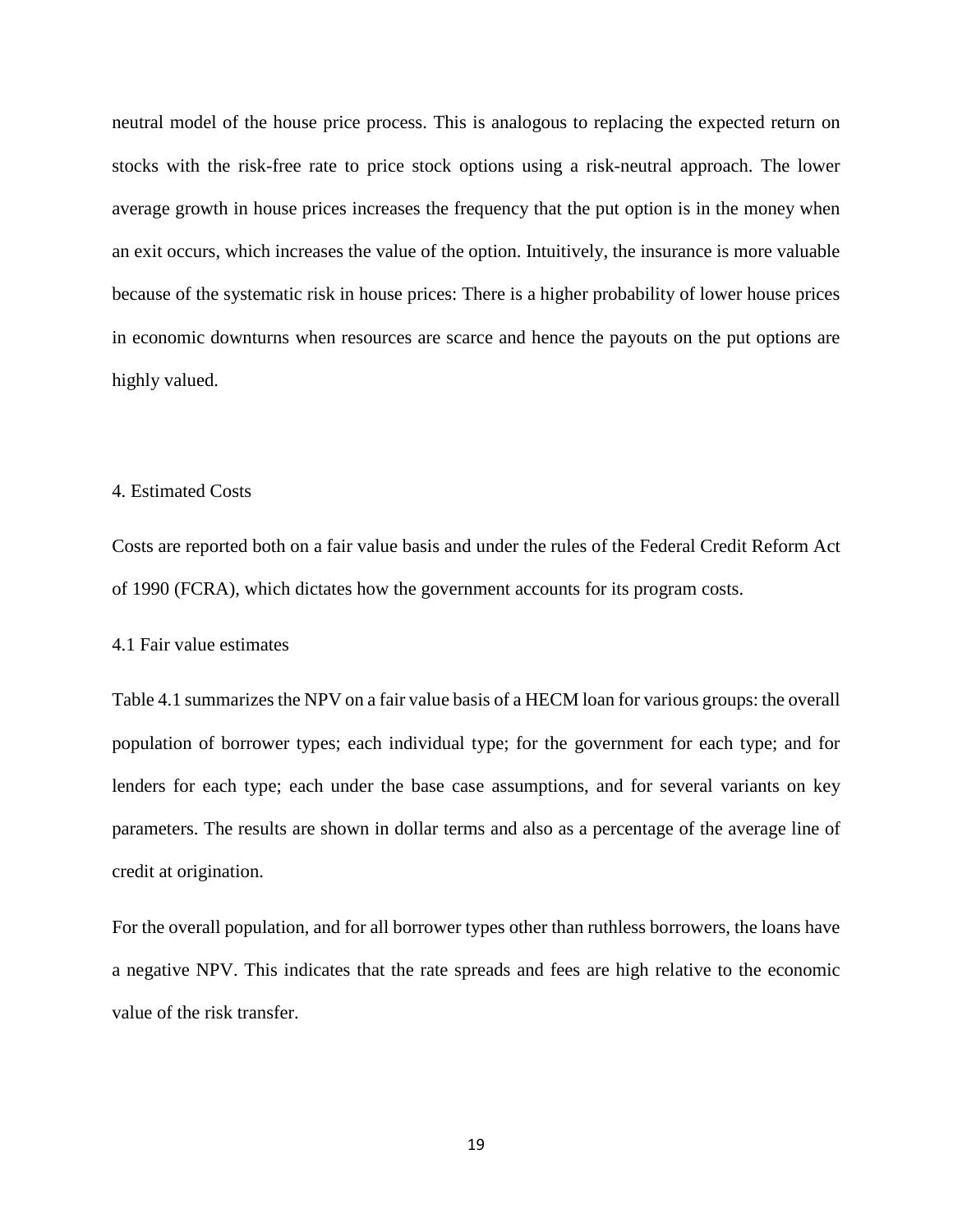The default risk is absorbed by the government, but the insurance premiums cover most of the cost of that risk transfer. On net, the government loses about \$4,000 on each loan. Lenders benefit from the receipt of the origination fees and from the rate spread over the life of the loan, while bearing none of the default risk. That results in an average gain to lenders of \$31,000 per loan. Taking into account lenders' realized administrative costs would reduce but presumably not eliminate those profits.

#### Table 4.1

| Panel 1: Risk adjusted NPV (\$)    |                  |            |         |
|------------------------------------|------------------|------------|---------|
|                                    | <b>Borrowers</b> | Government | Lenders |
| <b>Base case</b>                   |                  |            |         |
| population-weighted average        | $-27,415$        | $-3,970$   | 31,075  |
| ruthless                           | 53,149           | $-55,287$  | 1,838   |
| full draw in year 1                | $-36,412$        | 1,319      | 34,793  |
| 50% draw in year 1, rest in year 3 | $-32,539$        | $-313$     | 32,330  |
| 50% draw in year 1                 | $-39,480$        | 10,381     | 28,798  |
| never draw                         | $-10,503$        | 3,311      | 6,892   |
| $\leq$ =age 75                     | $-30,353$        | $-4,048$   | 34,097  |
| > age 75                           | $-20,290$        | $-3,783$   | 23,742  |
| <b>Variants</b>                    |                  |            |         |
| $vol = .3$ overall                 | 15,295           | $-46,664$  | 31,013  |
| $vol = .3$ ruthless                | 96,997           | $-98,522$  | 1,225   |
| $vol = .1$ overall                 | $-45,669$        | 14,279     | 31,089  |
| $vol = .1$ ruthless                | 34,384           | $-36,669$  | 1,986   |
| <=age 75 ruthless                  | 64,872           | $-66,472$  | 1,300   |
| >75 ruthless                       | 24,713           | $-28,155$  | 3,142   |
| flat 10% odds of moving            | $-18,286$        | $-642$     | 18,601  |
| moving odds up with HPA            | $-20,007$        | $-10,024$  | 29,721  |
| .5% lower HPA                      | $-19,875$        | $-11,477$  | 31,040  |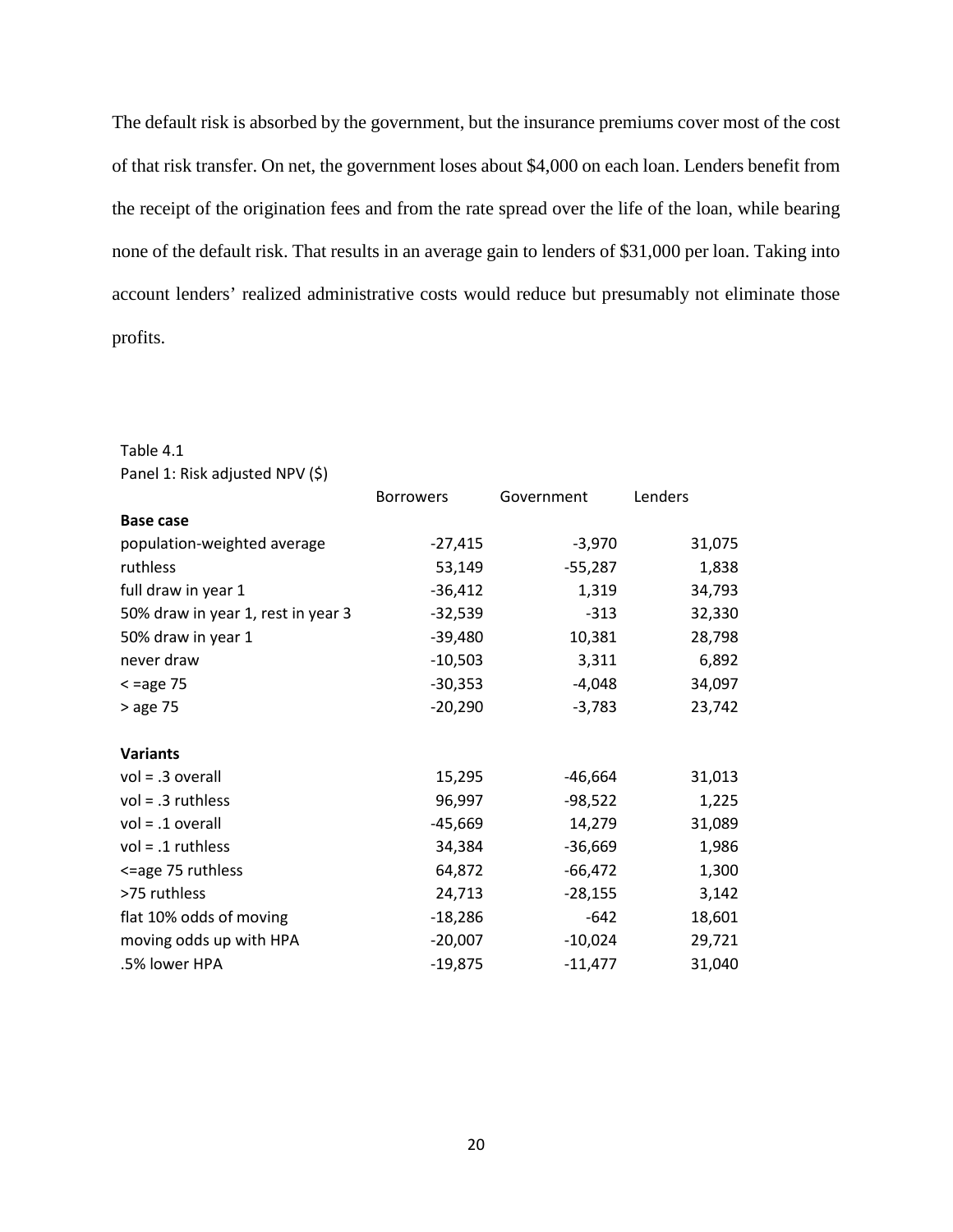Table 4.1 Panel 2

Risk adjusted NPV as percentage of initial LOC

|                                    | <b>Borrowers</b> | Government | Lenders |
|------------------------------------|------------------|------------|---------|
| <b>Base case</b>                   |                  |            |         |
| population-weighted average        | $-18.9$          | $-2.7$     | 21.4    |
| ruthless                           | 36.7             | $-38.1$    | 1.3     |
| full draw in year 1                | $-25.1$          | 0.9        | 24.0    |
| 50% draw in year 1, rest in year 3 | $-22.4$          | $-0.2$     | 22.3    |
| 50% draw in year 1                 | $-27.2$          | 7.2        | 19.9    |
| never draw                         | $-7.2$           | 2.3        | 4.8     |
| $\leq$ =age 75                     | $-20.9$          | $-2.8$     | 23.5    |
| > age 75                           | $-14.0$          | $-2.6$     | 16.4    |
|                                    |                  |            |         |
| <b>Variants</b>                    |                  |            |         |
| $vol = .3$ overall                 | 10.5             | $-32.2$    | 21.4    |
| $vol = .3$ ruthless                | 66.9             | $-67.9$    | 0.8     |
| $vol = .1$ overall                 | $-31.5$          | 9.8        | 21.4    |
| $vol = .1$ ruthless                | 23.7             | $-25.3$    | 1.4     |
| <=age 75 ruthless                  | 44.7             | $-45.8$    | 0.9     |
| >75 ruthless                       | 17.0             | $-19.4$    | 2.2     |
| flat 10% odds of moving            | $-12.6$          | $-0.4$     | 12.8    |
| moving odds up with HPA            | $-13.8$          | $-6.9$     | 20.5    |
| .5% lower HPA                      | $-13.7$          | $-7.9$     | 21.4    |

The results of the sensitivity analysis, also reported in Table 4.1, show the effects of increasing or decreasing the average age at origination, house price volatility, house price appreciation, and the probability of moving. The direction of the changes in each case can be explained intuitively:

• Anything that increases the loan balance early on or that increases the average life of the loan makes it more expensive for the borrower. That is because the annual fees and rate spread are high relative to the value of the risk transfer. The larger the annual accumulation of fees and interest, and the longer payments last, the greater the present value cost. This explains the relatively high costs for Type 2 and Type 3 borrowers, and the higher costs for younger versus older borrowers.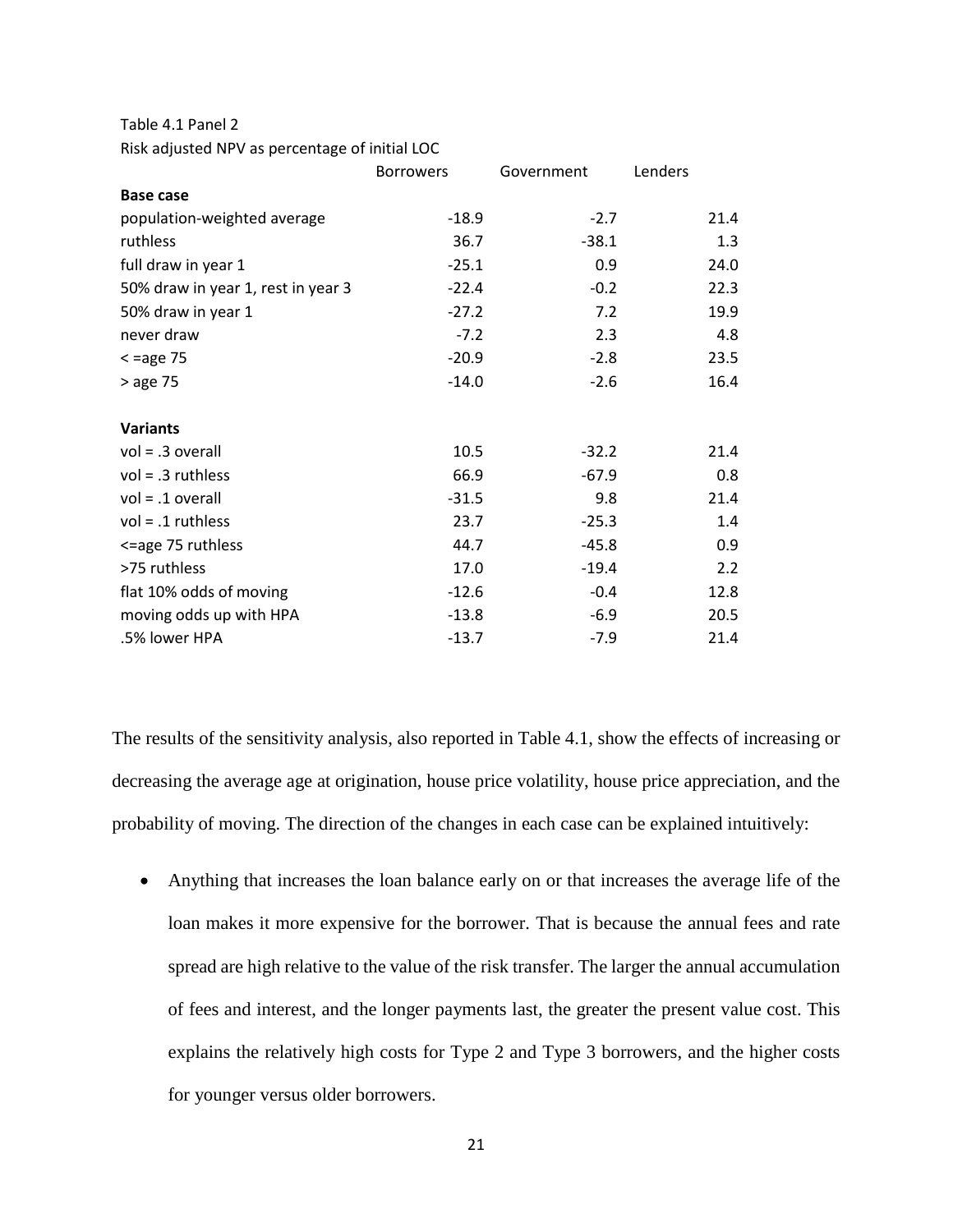- Apart from taking fuller advantage of the house price insurance from the put option, the ruthless strategy is so profitable to borrowers because it avoids most of the annual costs because balances only become large right before they are partially paid back.
- In the usual way, higher house price volatility increases the value of the put option, making the contract more valuable to borrowers and more costly to writer of the option which is the government. Lender cash flows are largely unaffected by house price risk in the base case because it does not affect exit rates or annual payments.
- Several authors have emphasized the incentive to under-maintain ones house created by the put option. The variant with the slower rate of house price appreciation can be thought of as a proxy for the poorer condition of homes with lower equity due to the moral hazard of reduced maintenance. As expected the effect is to increase the cost of insurance for the government and to make the guarantee more valuable for the borrower.
- Borrowers that take out a line of credit but never draw on it (Type 5) have costs that exceed the first year upfront expenses. That is because interest and mortgage insurance premiums accrue on the initial borrowing used to cover the upfront expenses.
- Faster unconditional move-out rates benefit the borrower largely at the expense of the lender. When the average annual move-out rate is increased to 10% (from about 2.5% in the base case), rate premiums are paid for a shorter average period of time. It has less effect on the government's position because the insurance premiums are close to being breakeven with the value of the risk transfer.
- When higher move-out rates are correlated with higher house prices the option becomes more valuable because there is a greater chance the house will be worth less when it is exercised. This is costly to the government and beneficial to borrowers.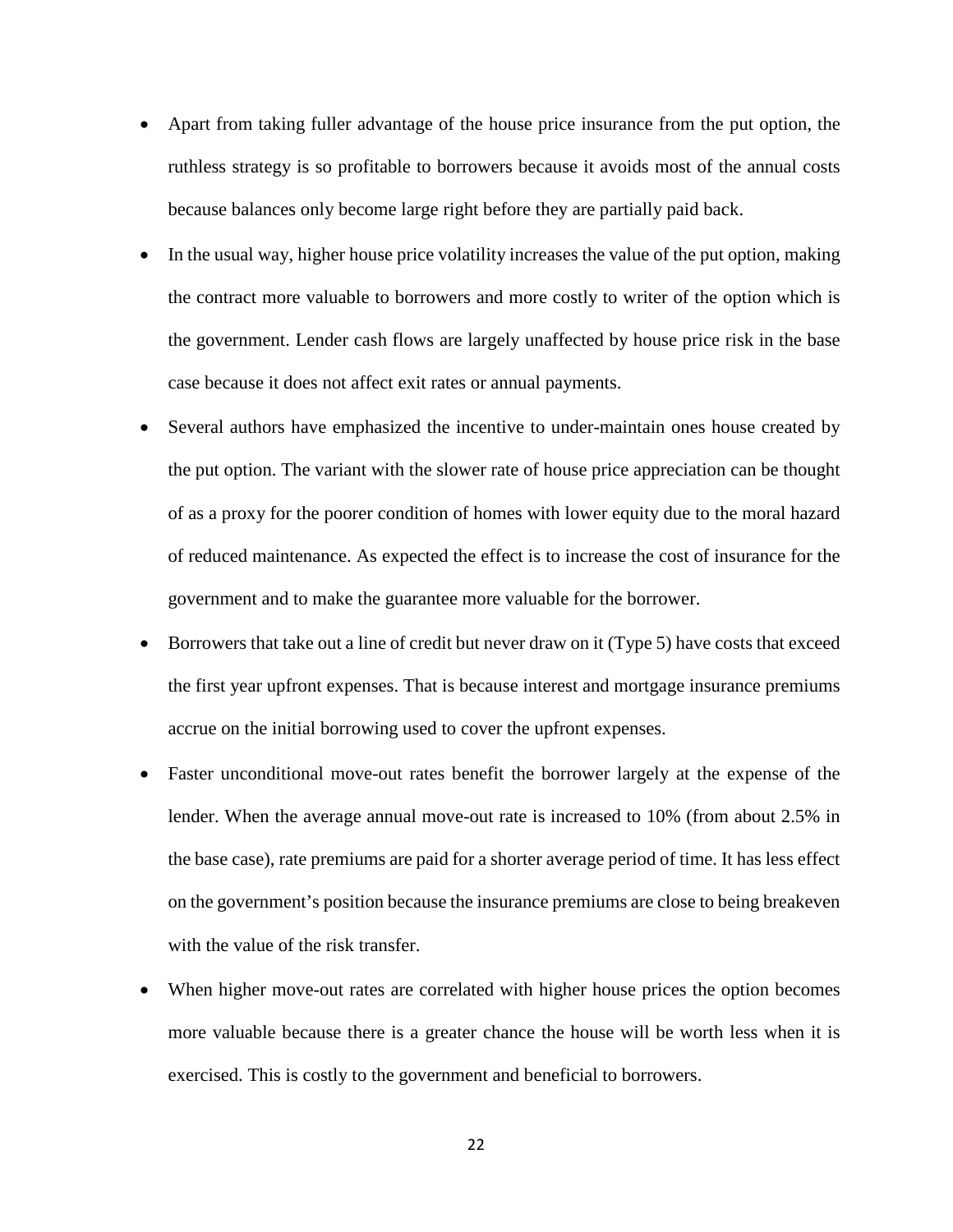The model can be used to answer "what if" questions about changes in program structure that could lower borrower costs. One question is by how much lender interest rate spreads and insurance premiums could be lowered and still leave lenders and the government with sufficient revenues to cover moderate administrative expenses. Reducing the annual mortgage insurance premium to 1% (from 1.25%), and the lender interest rate spread to 1% (from 2.75%) leaves the government with an NPV of \$1500 and lenders with \$4200 to cover costs on an average loan. Another question is how much further the government insurance premium could be reduced if ruthless strategies were eliminated through changes in program rules. Assuming that the assumed 10% share of ruthless volume is shifted to Type 2 borrowers, and that lender spreads are again reduced to 1% so as to cover administrative expenses of about \$4500, the answer is that the mortgage insurance premium could be reduced to 0.85% from its current level of 1.25%.

# 4.2 FCRA cost estimates

FCRA is a statute that directs how the budgetary costs of federal loan programs are to be calculated. Those cost estimates use the same assumed cash flows as for the fair value estimates, but the cash flows are discounted at Treasury rates, and hence without risk adjustment. The effect is to leave out the cost of market and other priced risks from the reported budgetary cost of the government's loan guarantees.

In the case of the HECM program, the switch to FCRA accounting causes the government guarantees to appear to make money for the government (rather than to cost money as it does on a fair value basis) in all of the variations considered except under the assumption that ruthless behavior is the norm. Table 4.2 summarizes the NPV on a FCRA basis of a HECM loan for the same groupings as in Table 4.1. The ordering of costs and benefits is similar in both tables.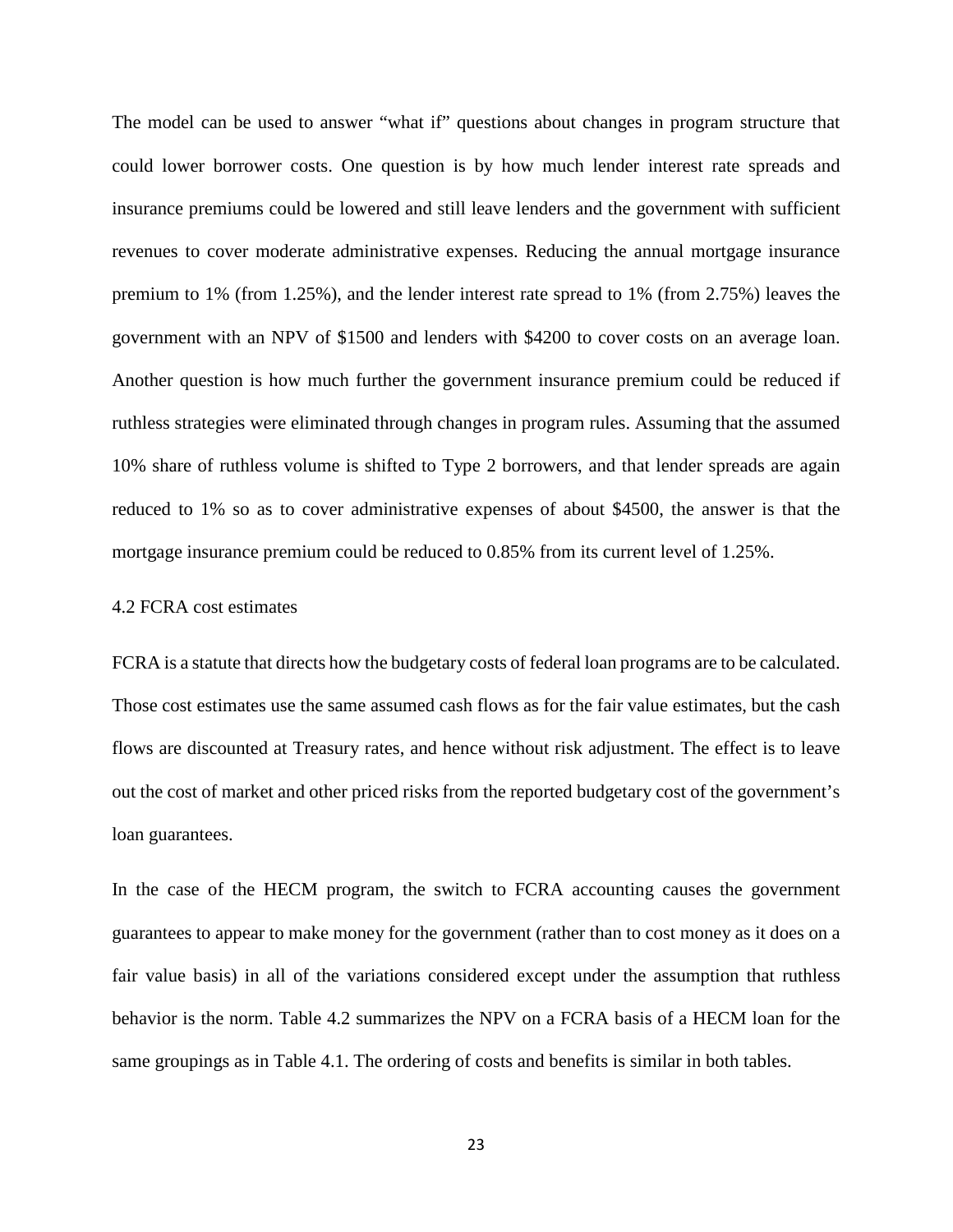Leaving out the cost of risk makes the government guarantee appear to be less valuable than at market prices, and hence the product also appears to be less valuable to borrowers. The estimated lender profit is similar in both cases because it is unaffected by the valuation of the risk transfer. As discussed in Lucas (2012) and citations therein, this practice results in the systematic understatement of the cost of federal credit programs. Leaving out the cost of market risk for credit programs distorts the price signals facing policymakers and the public. Hence it distorts policymakers' decisions about whether a program is worthwhile and how federal credit support should be priced.

Table 4.2

Panel 1: FCRA (gov't accounting) NPV (\$)

|                             | <b>Borrowers</b> | Government | Lenders |
|-----------------------------|------------------|------------|---------|
| <b>Base case</b>            |                  |            |         |
| population-weighted average | $-41,983$        | 10,520     | 31,154  |
| ruthless                    | 38,063           | $-40,991$  | 2,627   |
| full draw in year 1         | $-51,527$        | 16,434     | 34,793  |
| 50% draw in year 1, rest in |                  |            |         |
| year 3                      | $-47,598$        | 14,787     | 32,330  |
| 50% draw in year 1          | $-43,747$        | 14,648     | 28,798  |
| never draw                  | $-10,507$        | 3,315      | 6,892   |
| $<$ =age 75                 | $-47,943$        | 13,448     | 34,193  |
| > age 75                    | $-27,525$        | 3,418      | 23,781  |
|                             |                  |            |         |
| <b>Variants</b>             |                  |            |         |
| $vol = .3$ overall          | 5,238            | $-36,638$  | 31,048  |
| $vol = .3$ ruthless         | 86,583           | $-88,459$  | 1,576   |
| $vol = .1$ overall          | $-62,302$        | 30,784     | 31,217  |
| $vol = .1$ ruthless         | 17,054           | $-20,617$  | 3,263   |
| <=age 75 ruthless           | 46,676           | $-49,228$  | 2,252   |
| >75 ruthless                | 17,170           | $-21,007$  | 3,537   |
| flat 10% odds of moving     | $-22,698$        | 3,755      | 18,620  |
| moving odds up with HPA     | $-31,184$        | 1,784      | 29,092  |
| .5% lower HPA               |                  |            |         |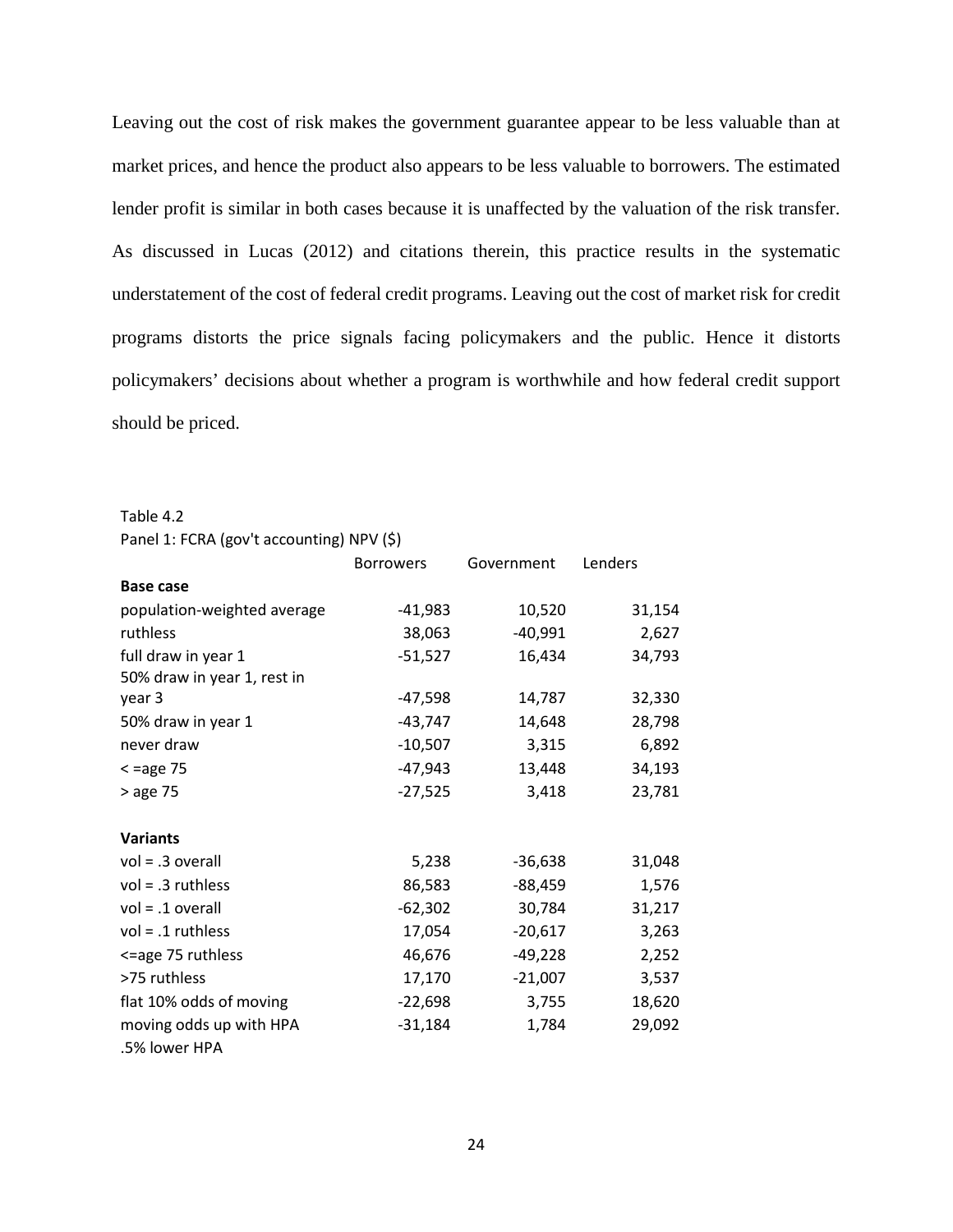Table 4.2 Panel 2

FCRA (gov't accounting) NPV as percentage of initial LOC

|                             | <b>Borrowers</b> | Government | Lenders |
|-----------------------------|------------------|------------|---------|
| <b>Base case</b>            |                  |            |         |
| population-weighted average | $-29.0$          | 7.3        | 21.5    |
| ruthless                    | 26.3             | $-28.3$    | 1.8     |
| full draw in year 1         | $-35.5$          | 11.3       | 24.0    |
| 50% draw in year 1, rest in |                  |            |         |
| year 3                      | $-32.8$          | 10.2       | 22.3    |
| 50% draw in year 1          | $-30.2$          | 10.1       | 19.9    |
| never draw                  | $-7.2$           | 2.3        | 4.8     |
| $\leq$ =age 75              | $-33.1$          | 9.3        | 23.6    |
| > age 75                    | $-19.0$          | 2.4        | 16.4    |
|                             |                  |            |         |
| <b>Variants</b>             |                  |            |         |
| $vol = .3$ overall          | 3.6              | $-25.3$    | 21.4    |
| $vol = .3$ ruthless         | 59.7             | $-61.0$    | 1.1     |
| $vol = .1$ overall          | $-43.0$          | 21.2       | 21.5    |
| $vol = .1$ ruthless         | 11.8             | $-14.2$    | 2.3     |
| <=age 75 ruthless           | 32.2             | $-34.0$    | 1.6     |
| >75 ruthless                | 11.8             | $-14.5$    | 2.4     |
| flat 10% odds of moving     | $-15.7$          | 2.6        | 12.8    |
| moving odds up with HPA     | $-21.5$          | 1.2        | 20.1    |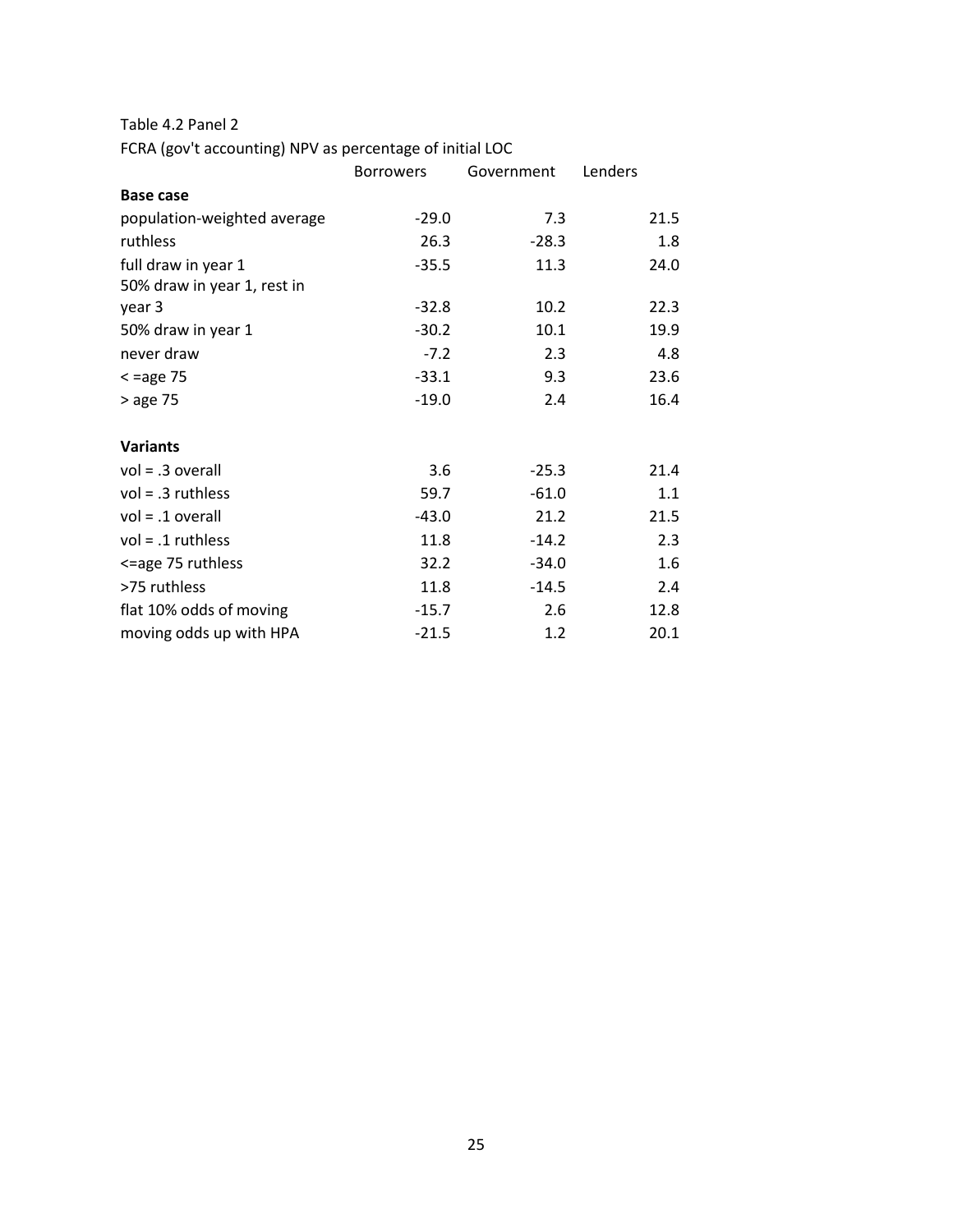#### 5. Discussion, Policy Options and Conclusions

The above findings raise questions as to why costs are high and what types of programmatic changes might lower them. Possible answers are briefly discussed here, but further research is needed to establish fuller explanations. Some broader lessons for government credit programs are also discussed.

## 5.1 Why are the costs so high?

A natural reaction to the claim that lenders are making large profits is, why don't competitive forces reduce or eliminate those gains? Although lenders have to be approved to participate, there appear to be sufficient numbers for competitive forces to operate. For example, a lender could try to increase market share by lowering loan spreads. A financial institution could hope to profit by offering a better-designed product. For instance, introducing a reverse mortgage product with less optionality and intrinsically lower cost could attract additional borrowers.

A partial explanation for limited competition is that the market is opaque and comparison shopping is difficult. For example, consumer groups point out that competition on loan spreads appears to be inhibited by lenders not publicizing what those spreads are.<sup>[3](#page-25-0)</sup> Furthermore, many potential borrowers may not have the know-how to comparison shop for financial products. Reverse mortgage lending is fairly concentrated among the top lenders. Reverse Mortgage Insights (2014) reports that for 2014, out of the 52,754 reverse mortgages made that year about 30,000 were originated by the top 5 lenders. All this begs the question however, of why competitive pressures don't cause practices to change.

<span id="page-25-0"></span> <sup>3</sup> http://reversemortgagealert.org/reverse-mortgage-rates/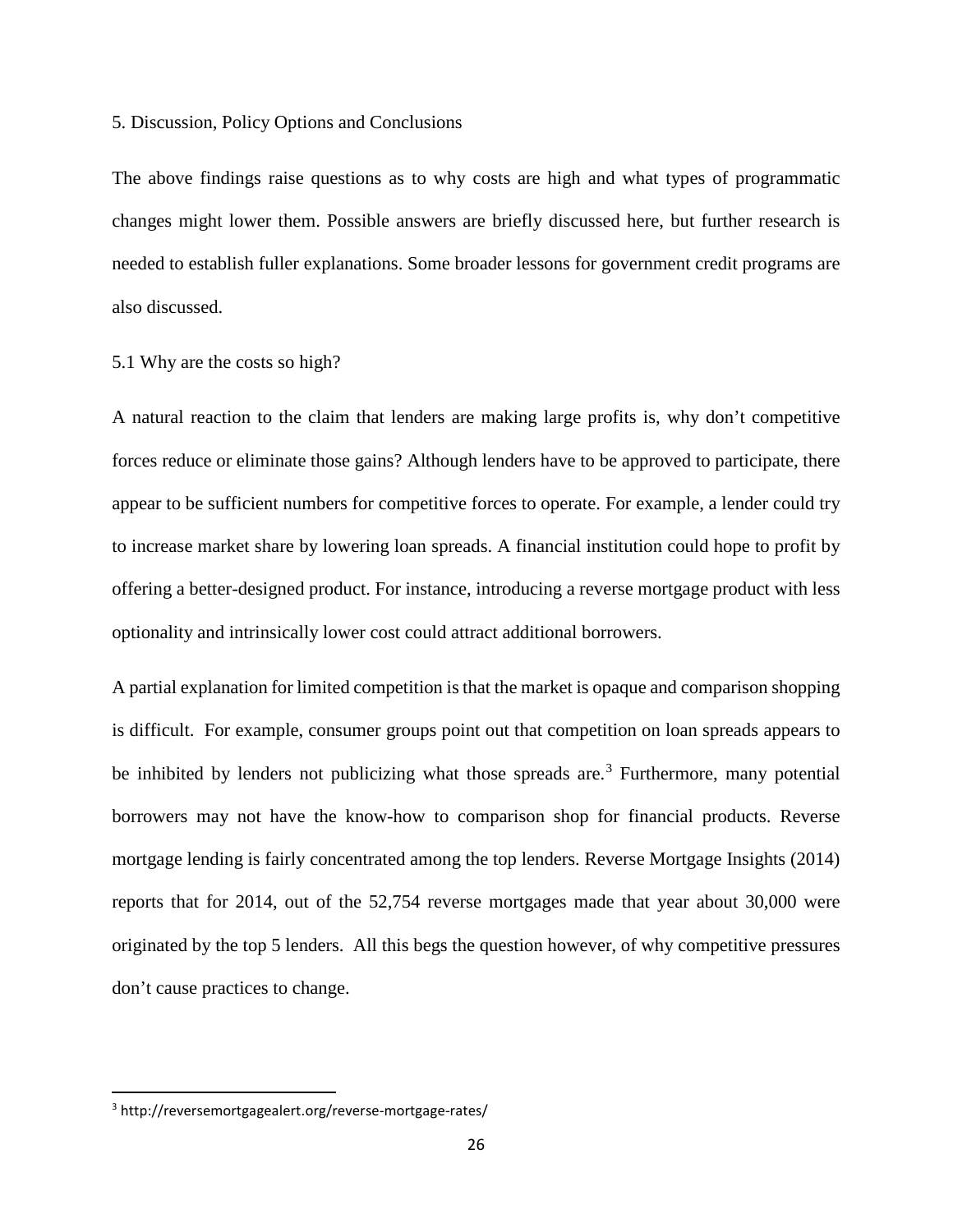There is also the question of why the FHA hasn't put more restrictions on interest rate spreads or required more transparency. One possibility is that lenders have convinced officials that the current fee structure is necessary to cover their costs. A possible disincentive to tighten regulations in this regard is that the FHA earns the spread set by private lenders on the high balance loans that it purchases, which backstops the program's solvency and reduces pressures to increase insurance premiums.

With regard to offering new and better-structured alternatives, it may be particularly difficult for private lenders to gain traction when competing with a government product. There could be significant liability if the new offering is found to be unsuitable, and an endorsement effect and incumbency both favor the government-backed product.

Another possibility is that lenders may in fact have a high cost structure. High costs could arise from the way HECMs are marketed (e.g., large expenditures on television advertising and one-onone selling) or financing the loans could be more costly than we assume. According to Reverse Mortgage Insights (2014), most of the lenders below the top 10 made fewer than 200 loans that year, and low volume could contribute to high transactions costs.

With regard to funding costs, a fundamental question is whether under the current market structure the risks are borne by the types of investors with the most capacity to absorb them, such as hedge funds. Although default risk is absorbed by the government, longevity, interest rate, and other risks may be driving up funding costs. Most HECMs are sold to Ginnie Mae, a government entity that securitizes other government-insured mortgages as well. Analyzing the cost and ownership structure of those Ginnie Mae securities could provide important information on this issue.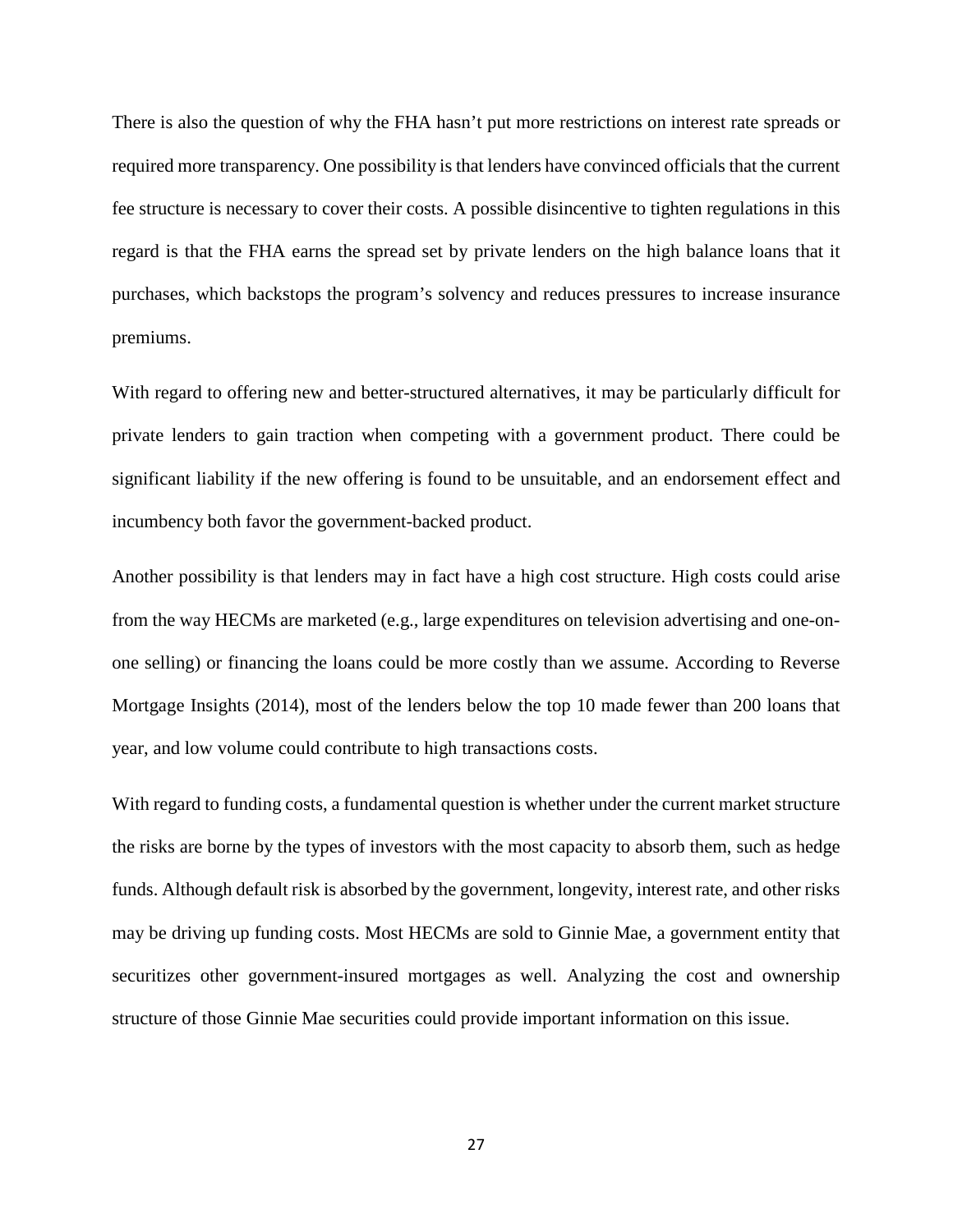#### 5.2 Other structural reasons for low demand

The requirement that a borrower's existing mortgage be repaid before taking out a HECM protects the government by giving it a first lien on the property. However, the rule could inhibit demand, particularly in the recent low mortgage rate environment. When the HECM rate exceeds the existing mortgage rate, the spread between the two rates is an additional annual cost of accessing home equity that in some cases could be substantial. Older households are less likely to reach retirement having paid off their mortgages than in the past, suggesting that this will continue to be a potential issue for some borrowers.

Whether the existing menu of interest rate choices is optimal is another open question. Having those choices may appeal to some consumers and cause confusion for others. Greater choice contributes to the difficulty of comparison shopping. Most borrowers also may not understand that their choice between a fixed and floating rate has consequences for investors' cost of hedging, and hence for the price they ultimately pay. Reverse mortgages have potentially long and uncertain lifetimes. From an investor perspective, a variable rate reduces interest rate and prepayment risk, thereby reducing hedging costs. The risk to the borrower of taking out a floating rate loan is far less than on a traditional mortgage because rate changes are absorbed in the loan balance rather than affecting required monthly payments. For this reason, it is possible that the mandatory caps and floors set by FHA, presumably to protect consumers, may actually make the product harder to price and hedge and therefore contribute to its high cost.

## 5.3 Lessons for government guarantee programs

Government credit support has an economic justification when the social and private benefits of overcoming a credit market imperfection exceeds the costs of doing so. Program structure can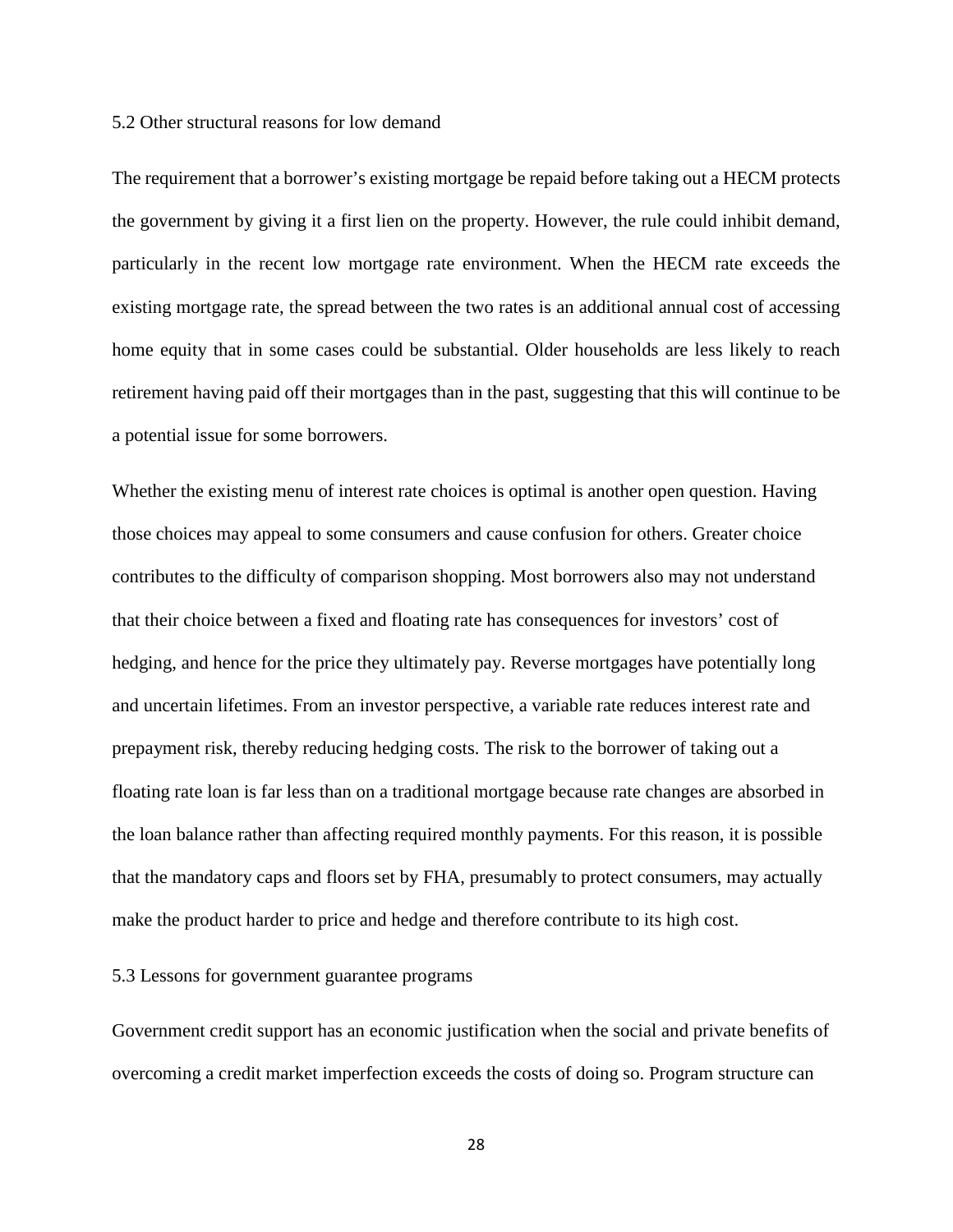significantly affect how efficiently it achieves its goals. The structure of the HECM program has a number of features that seem likely to detract from its efficiency, both from first principles and in light of the experiences of other federal credit programs.

Governments can provide credit support through direct lending or by providing loan guarantees. The U.S. government uses both approaches. As a first approximation, the all-in cost (funding, risk-bearing and administration) of a government-backed loan is similar whether the government makes it directly or whether it guarantees it (Lucas, 2012). All credit extension involves the same basic administrative functions (origination, servicing and collection), and all risks must be absorbed by a combination of investors and taxpayers. However, the efficiency with which those functions are performed is influenced by a program's structure.

Program structure affects costs and efficiency when the government or the private sector has a relative advantage at certain functions. Guaranteed lending tends to improve efficiency over direct lending when (1) there is substantive a credit decision to be made, or (2) when monitoring is important. Although governments could and sometimes do perform screening and monitoring functions, the private sector may be better at making those decision because they have a stronger profit incentive and a lower likelihood of political capture. Private lenders may also provide better customer service, albeit at a cost.

When there is little screening or monitoring to be done because of the design of the program (e.g., it is a categorical entitlement as for student loans), it can be less expensive for the government to make loans directly. On direct loans, it generally subcontracts out servicing, collection, and certain other administration functions where incentives matter. Direct lending avoids the risk of political capture by guaranteed lenders, who may persuade the government to set compensation at excessive levels. Marketing costs also are lower with direct lending because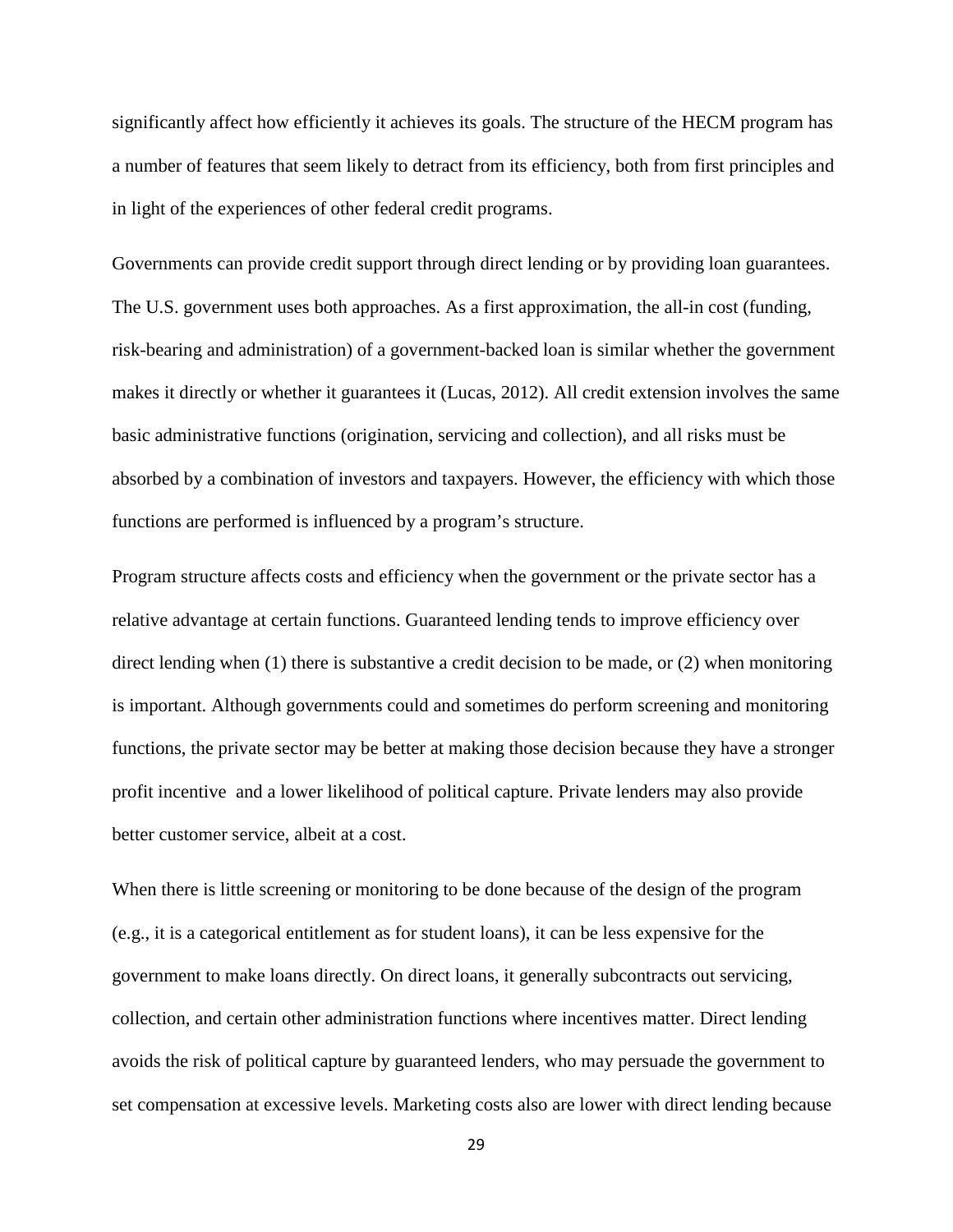the government does not need to advertise to compete with other lenders. Although it is sometimes argued that a further advantage of direct lending is that governments have an intrinsically lower funding cost, that logic neglects the role of taxpayers is equity holders. A more careful analysis suggests that the government's funding costs are similar to those of private lenders (Lucas, 2012).

Turning back to HECMs, the program structure violates the principles just described. Specifically, the program appears susceptible to the disadvantages of guaranteed lending without reaping its advantages:

- Lenders perform almost no screening or monitoring functions for HECMs although program rules impose age, credit score and other restrictions on eligibility that must be verified.[4](#page-29-0) Hence, a HECM is essentially a categorical entitlement. This is in contrast to loan programs serving small businesses or agriculture, where a credit decision is important and program rules leave skin-in-the-game for private lenders, who bear a portion of default losses.
- Lenders bear no credit risk. The government buys loans when or before they default, and therefore handles the collection function as it would for its direct loan programs.
- Compensation for lenders' administrative costs is set formulaically and there is no competitive mechanism to lower those fees when they are excessive or to raise them when they are inadequate. Historically there was concern about too few lenders participating, which led to changes to attract more entrants. However, without a

<span id="page-29-0"></span> <sup>4</sup> Consultation with an outside counselor is required to determine product suitability.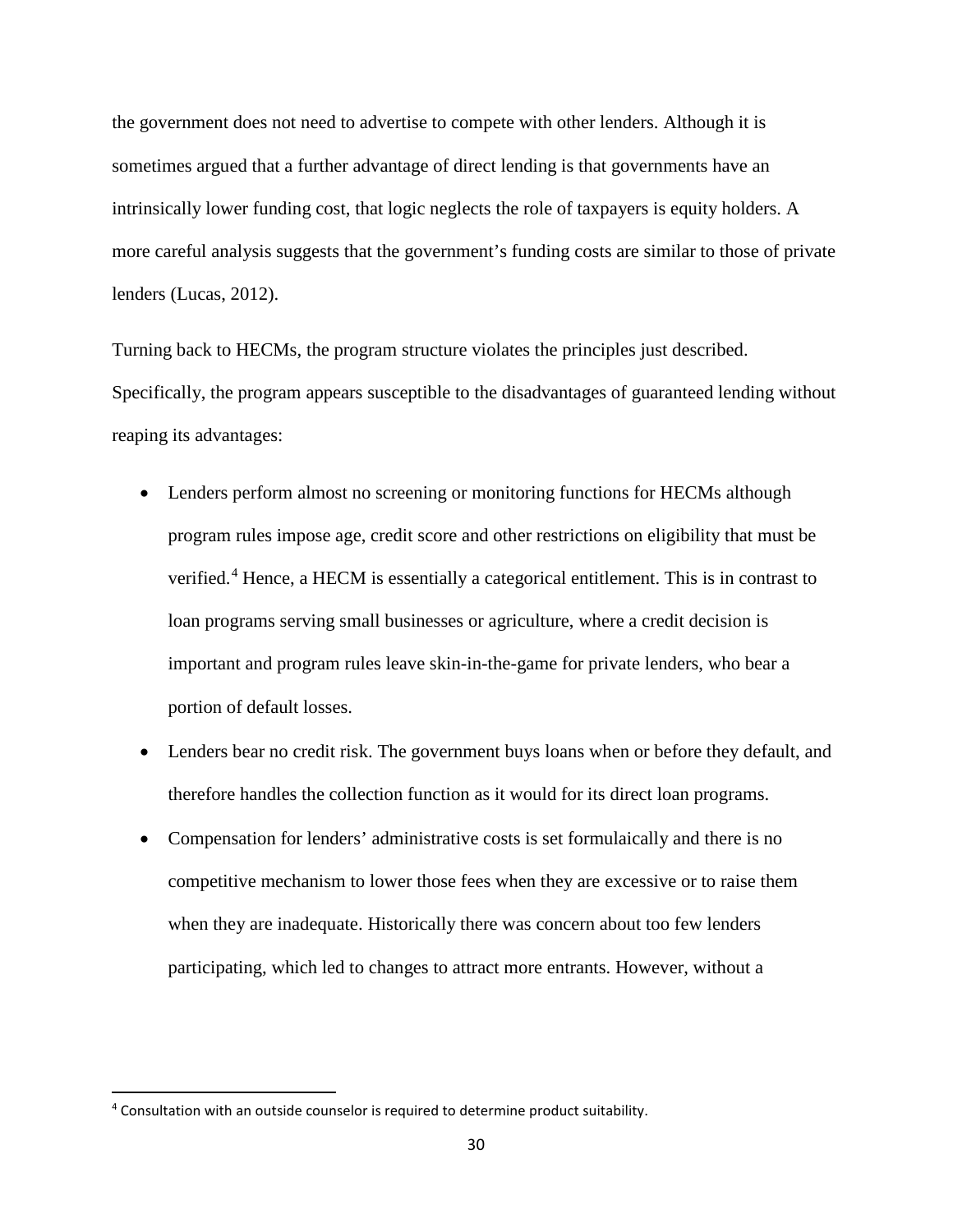mechanism to control fees, officials may be reluctant to propose fee reductions because of lender pressure and fear of disrupting supply.

- With the government absorbing the default risk, there is little justification for allowing lenders to set interest rate spreads without limits. A justification for allowing some pricing discretion is that the other risks, particularly longevity risk, is expensive and its price could vary over time. However, the opacity and complexity of the current pricing structure suggests that the current level of discretion could be excessive.
- The tail end of longevity risk is an undiversifiable risk that some view as best managed by government because of its ability to spread the effects across generations as well as across taxpayers. If lenders charge high spreads for reasons linked to longevity risk, it might be preferable for the government to insure more of that risk (which now falls primarily on lenders) and adjust premium rates and lender payments accordingly.

Comparisons with other guaranteed lending programs suggest these problems are not limited to HECMs. The guaranteed student loan program was similar to the HECM program in that lenders were not required to do judgmental screening, lenders bore almost no default risk, and that statutory fees paid to lenders appeared to considerably exceed their costs (Lucas and Moore, 2010). Notably, although lenders were exposed to interest rate and prepayment risk, unlike under the HECM program they had no pricing discretion. In part because of its high costs, the guaranteed student loan program was discontinued in 2010 and replaced with an expansion of the less costly direct student loan program. Another example is the SBA 7a program, which guarantees bank loans to small businesses. As with HECMs, limited competition between lenders appears to limit the benefits of the guarantee for borrowers (de Andrade and Lucas, 2012).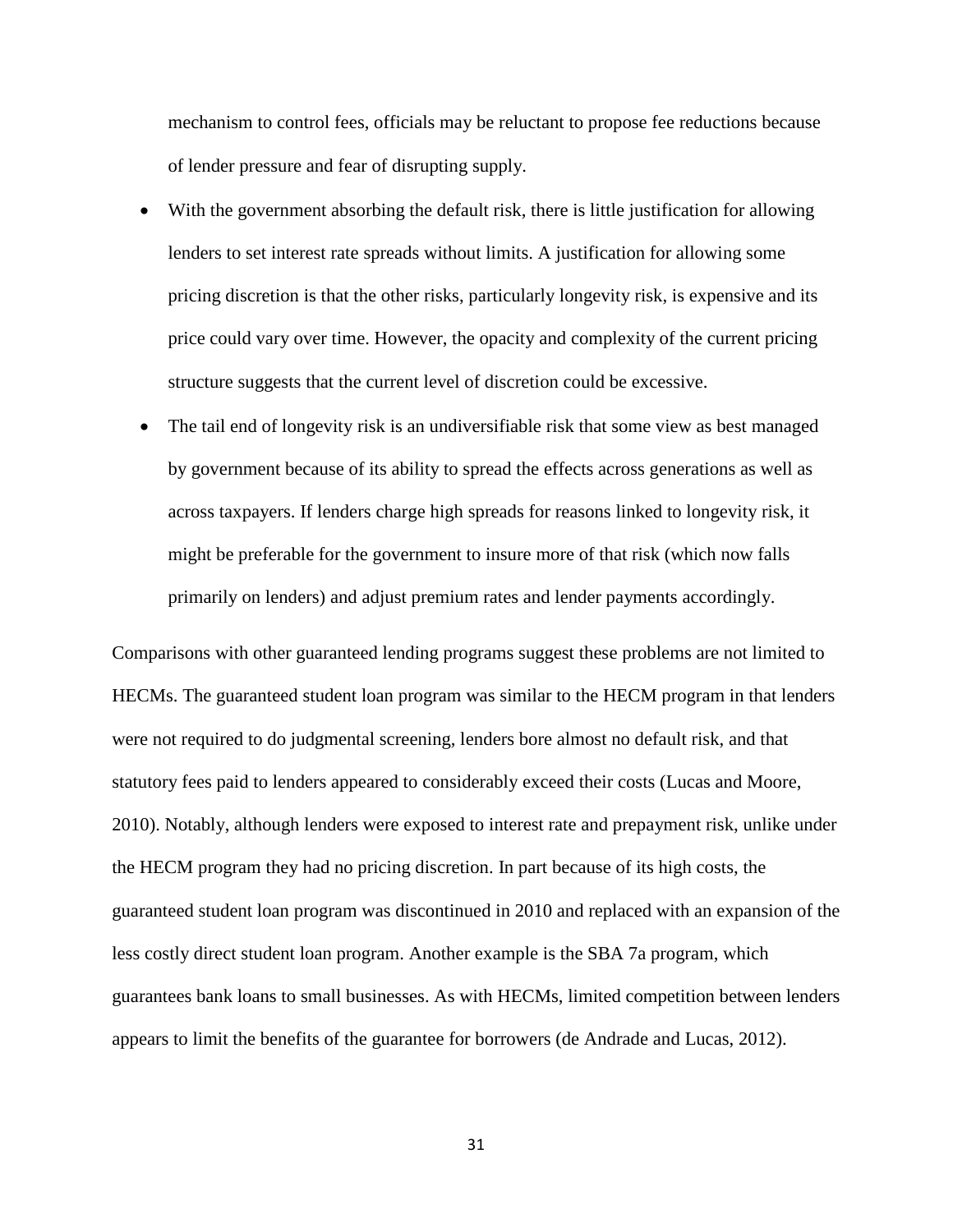#### 5.4 Conclusions

This analysis suggests a simple financial explanation may be part of the answer to the puzzle of why reverse mortgages are not more popular with older households: The FHA's HECM program, which originates about 95% of the reverse mortgages taken out in the U.S., offers a product that is very expensive for borrowers. It is also costly to the federal government, which guarantees the loans against default. The apparent winners are the private lenders that earn returns that are too high to be easily explained.

Notably, this financial explanation for low demand doesn't assume that borrowers behave rationally in the usual sense of maximizing utility subject to budget and wealth constraints. In fact, most borrowers are assumed to take very limited advantage of the optionality available to them through the contract. However, the low adoption rates suggest a kind of generalized rationality, in that people avoid products where they know there is a high chance that they will lose money on them.

Reverse mortgages are complicated to value, either as an academic exercise or for market participants, and the cost estimates presented are subject to considerably uncertainty. Nevertheless, the sensitivity analysis suggests that the main conclusions are robust to a range of plausible assumptions about many of the key drivers of cost and consumer behavior.

The analysis suggests that possible changes to the current program that could reduce complexity and costs and encourage greater borrower demand. Those include making it harder for borrowers to follow a ruthless strategy, putting some restrictions on lender rate spreads, eliminating interest rate caps and floors, and requiring rates to be posted to make comparison shopping easier for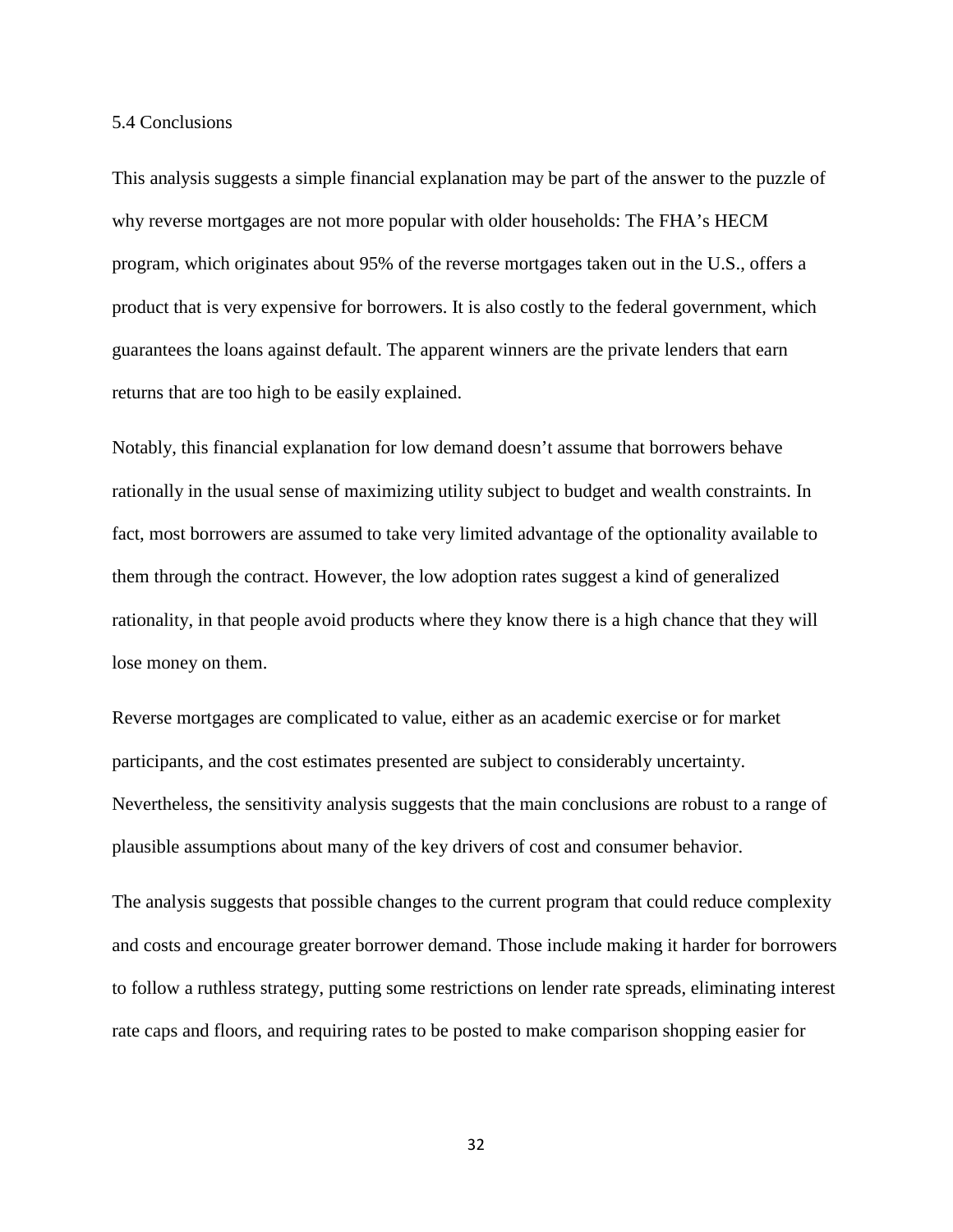borrowers. Our estimates suggest that precluding the ruthless strategy and increasing competition between lenders could reduce the NPV cost of loans to borrowers by about \$20,000.

Much remains to be done, including better understanding and incorporating into the model the effects on cost of longevity and interest rate risk, perhaps using data on the secondary market pricing of HECM securitizations. Other open issues include whether the annuity pricing is competitive with that offered by insurance companies, and whether the industrial organization of the industry is an impediment to more competitive pricing.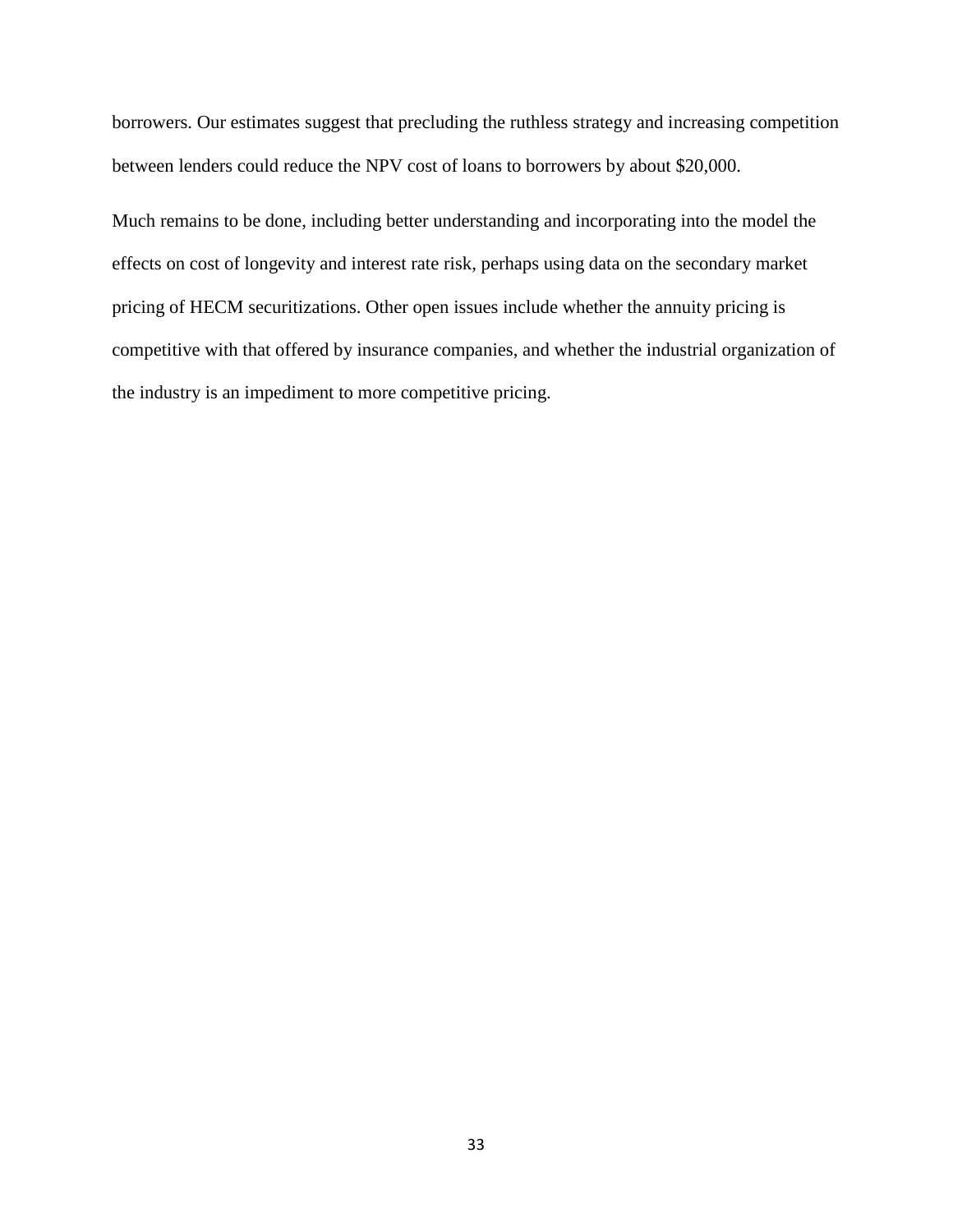# **References**

Ameriks, John, Joseph Briggs, Andrew Caplin, Matthew D. Shapiro, and Christopher Tonetti, (2015), "Late-in-Life Risks and the Under-Insurance Puzzle" working paper

Cocco, Joao and Paula Lopes (2015), "Reverse Mortgage Design," working paper

CFPB. (2012). Reverse Mortgages: Report to Congress. Washington, DC: Consumer Financial Protection Bureau.

Davidoff, Thomas. (2010). "Home equity commitment and long-term care insurance demand." *Journal of Public Economics* 94, 44-49.

Davidoff, Thomas and Jake Wetzel (2014), "Do Reverse Mortgage Borrowers Use Credit Ruthlessly?" working paper University of British Columbia

Davidoff Thomas. (2015). "Can 'High Costs' Justify Weak Demand for the Home Equity Conversion Mortgage?" *Review of Financial Studies* 28, 2364-2398.

de Andrade, Flavio and Deborah Lucas (2012), "Why Do Guaranteed SBA Loans Cost Borrowers So Much?," MIT working paper

Hopkins, Jamie (2015), "New Reverse Mortgage Rules Open Door to a More Secure Retirement, Forbes, http://www.forbes.com/sites/jamiehopkins/2015/05/18/new-reverse-mortgage-rulesopen-door-to-a-more-secure-retirement/

Integrated Financial Engineering. (2014). Actuarial Review of the Federal Housing Administration Mutual Mortgage Insurance Fund HECM Loans for Fiscal Year 2014. Washington, D.C.: U.S. Department of Housing and Urban Development

Lucas, Deborah (2012), '"Valuation of Government Policies and Projects," *Annual Review of Financial Economics*

Lucas, Deborah and Damien Moore (2010), "Guaranteed Versus Direct Lending: The Case of Student Loans" in Measuring and Managing Federal Financial Risk, edited by D. Lucas, University of Chicago Press

Moulton, Stephanie, Samuel Dodini, Donald Haurin, and Maximilian Schmeiser. (2015). "How House Price Dynamics and Credit Constraints Affect the Equity Extraction of Senior Homeowners," working paper, John Glenn School of Public Affairs, Ohio State University

Nakajima, Makoto, and Irina Telyukova, (2014a), "Housing and Saving in Retirement Across Countries, forthcoming in Stiglitz ed. Proceedings of International Economic Association 2014 World Congress.

Nakajima, Makoto, and Irina Telyukova, (2014b), "Reverse Mortgage Loans: A Quantitative Analysis," unpublished paper. Federal Reserve Bank of Philadelphia

U.S. Census, "Geographical Mobility: 2013 to 2014, Table 7" available at https://www.census.gov/hhes/migration/data/cps/cps2014.html